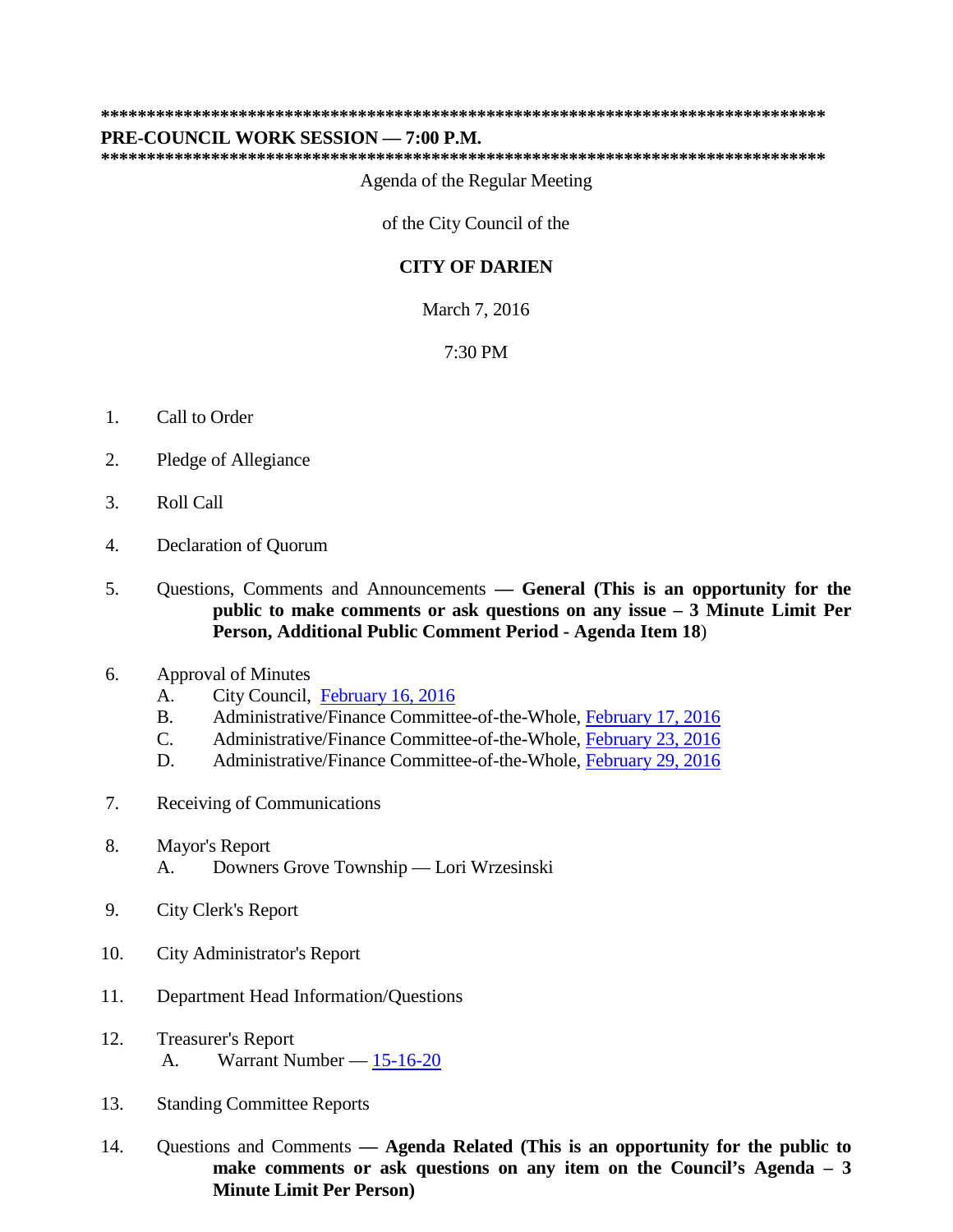- <span id="page-1-0"></span>15. Old Business
- 16. Consent Agenda
- "J" Temporary Liquor License for the **Darien Chamber of Commerce** A. 17. New Business Consideration of a Motion Granting a Waiver of the \$50.00 a Day Fee for the Class
- 18. Budget Meeting Fiscal Year Ending 4-30-17
- **public to make comments or ask questions on any issue 3 Minute Limit Per**  19. 19.Questions, Comments and Announcements **— General (This is an opportunity for the Person)**
- 20. Adjournment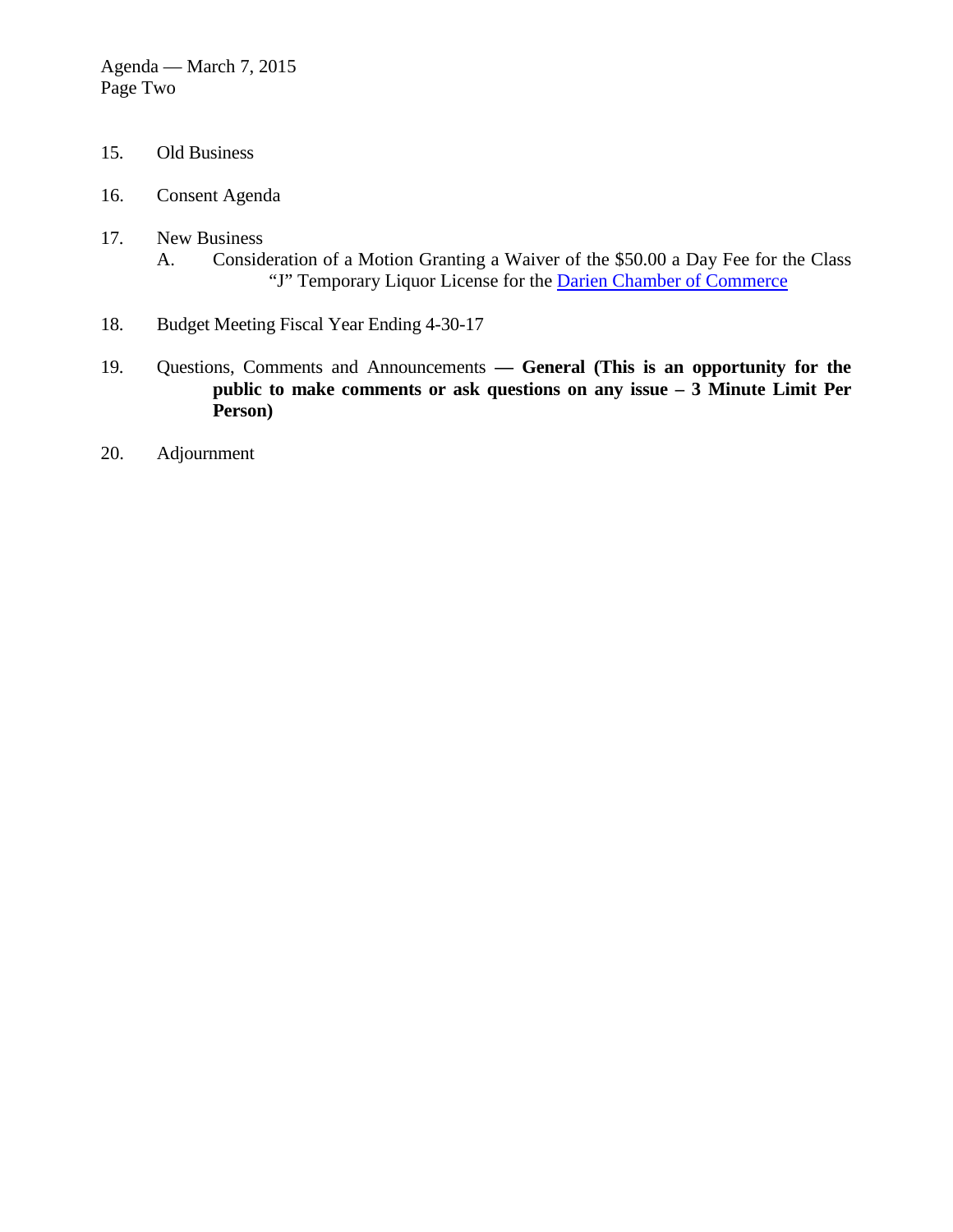<span id="page-2-0"></span>

A WORK SESSION WAS CALLED TO ORDER AT 7:02 P.M. BY MAYOR WEAVER FOR THE PURPOSE OF REVIEWING ITEMS ON THE FEBRUARY 16, 2016 AGENDA WITH THE CITY COUNCIL. THE WORK SESSION ADJOURNED AT 7:08 P.M.

**Minutes of the Regular Meeting** 

**of the City Council of the** 

**CITY OF DARIEN** 

**February 16, 2016** 

**7:30 P.M.** 

### 1. **CALL TO ORDER**

 The regular meeting of the City Council of the City of Darien was called to order at 7:30 P.M. by Mayor Weaver.

### 2. **PLEDGE OF ALLEGIANCE**

Mayor Weaver led the Council and audience in the Pledge of Allegiance.

3. **ROLL CALL** — The Roll Call of Aldermen by Clerk Ragona was as follows:

| Present:            | Tina Beilke<br>Thomas J. Belczak<br>Thomas M. Chlystek<br>Joseph A. Kenny                                                                                                                                                                                                                        | Joseph A. Marchese<br>Sylvia McIvor<br>Ted V. Schauer |  |
|---------------------|--------------------------------------------------------------------------------------------------------------------------------------------------------------------------------------------------------------------------------------------------------------------------------------------------|-------------------------------------------------------|--|
| Absent:             | None                                                                                                                                                                                                                                                                                             |                                                       |  |
| Also in Attendance: | Kathleen Moesle Weaver, Mayor<br>JoAnne E. Ragona, City Clerk<br>Michael J. Coren, City Treasurer<br>Bryon D. Vana, City Administrator<br>Paul Nosek, Assistant City Administrator<br>Gregory Thomas, Police Chief<br>John Cooper, Deputy Chief<br>Daniel Gombac, Director of Municipal Services |                                                       |  |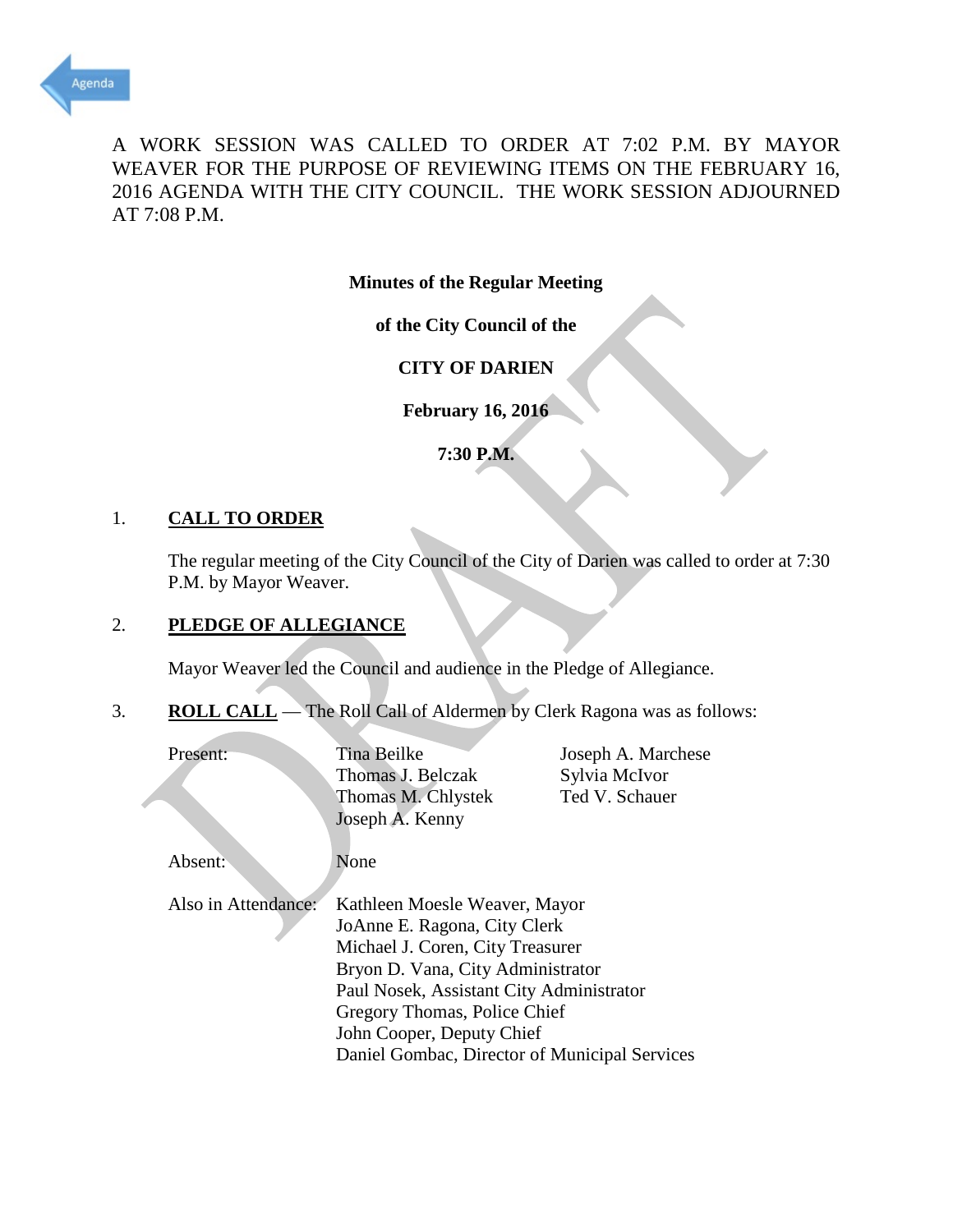#### **City Council Meeting** February 16, 2016

 4.**DECLARATION OF A QUORUM** — There being seven aldermen present, Mayor Weaver declared a quorum.  $\overline{4}$ .

#### 5. QUESTIONS, COMMENTS AND ANNOUNCEMENTS - GENERAL

There were none.

#### 6. **APPROVAL OF MINUTES** — February 1, 2016 City Council Meeting

 It was moved by Alderman Kenny and seconded by Alderman Schauer to approve the minutes of the City Council Meeting of February 1, 2016.

Roll Call: Nays: None Absent: None Results: Ayes 7, Nays 0, Absent 0 Ayes: Beilke, Belczak, Chlystek, Kenny, Marchese, Schauer Abstain: McIvor **MOTION DULY CARRIED** 

#### **RECEIVING OF COMMUNICATIONS**  7.

 Alderman Beilke received a phone call from a resident, 100 block of Holly, who is following the Private Stormwater Assistance Program. Resident would like the Council to approve the expansion to this program in the upcoming budget and feels this program would provide an opportunity for residents to enhance their property.

Mayor Weaver commented that she continues to receive communication from organizations about gaming. Council provided feedback.

#### **MAYOR'S REPORT**  8.

### **A. CONSIDERATION OF A MOTION TO APPROVE A RESOLUTION RECOGNIZING MARIAN KRUPICKA AS THE 2016 CITIZEN OF THE YEAR IN THE CITY OF DARIEN**

Mayor Weaver read the resolution into record.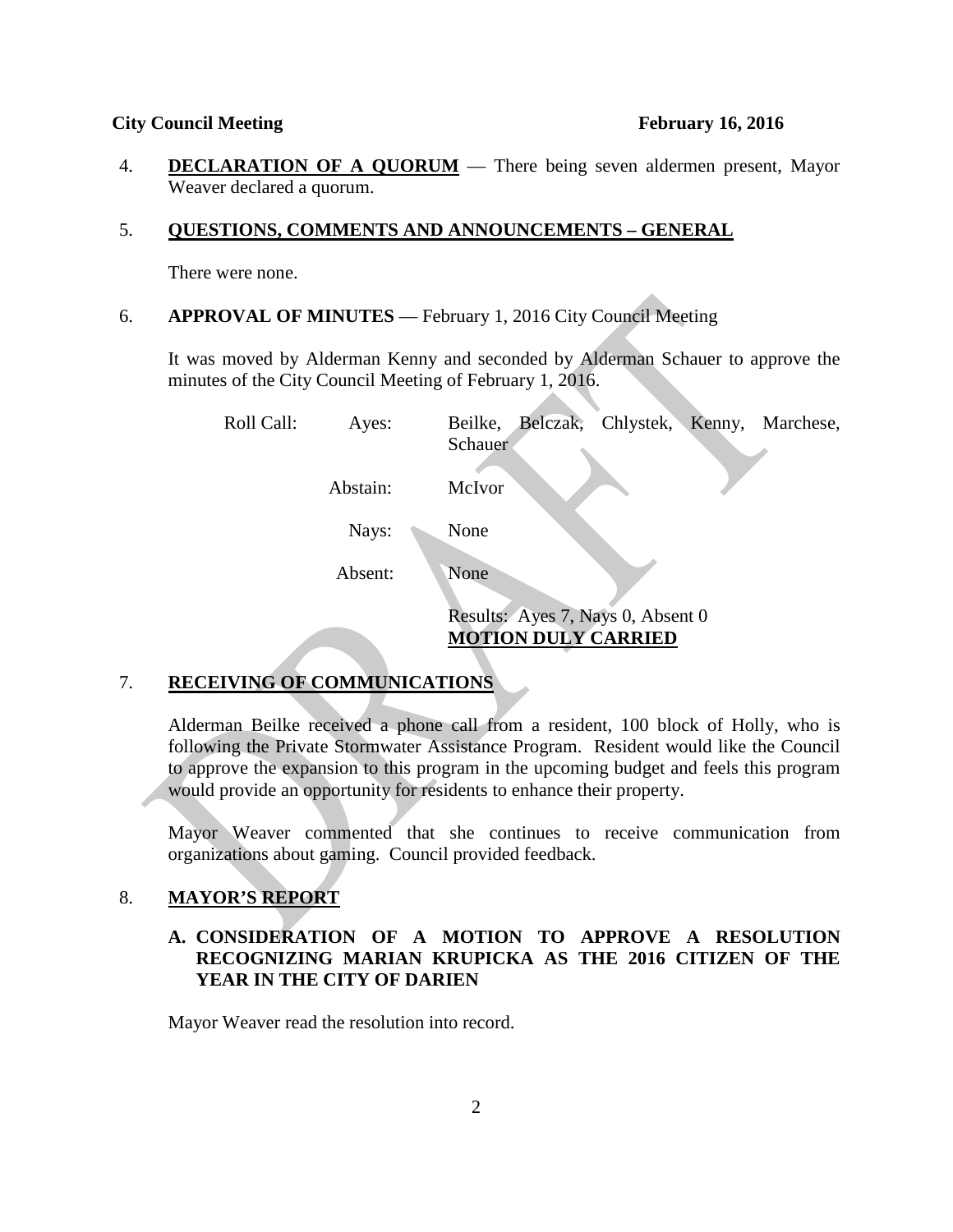#### **February 16, 2016**

#### **City Council Meeting**

audience.

It was moved by Alderman Marchese and seconded by Alderman Belczak to approve the resolution as presented.

| <b>RESOLUTION NO. R-36-16</b> |         | <b>RESOLUTION</b><br><b>RECOGNIZING</b><br><b>MARIAN KRUPICKA AS THE 2016</b><br><b>CITIZEN OF THE YEAR IN THE CITY</b><br><b>OF DARIEN</b> |
|-------------------------------|---------|---------------------------------------------------------------------------------------------------------------------------------------------|
| Roll Call:                    | Ayes:   | Belczak, Chlystek, Kenny, Marchese,<br>Beilke,<br>Schauer, Weaver, Ragona,<br>Coren,<br>McIvor,<br>Murphey, Vana                            |
|                               | Nays:   | None                                                                                                                                        |
|                               | Absent: | None                                                                                                                                        |

Results: Ayes 12, Nays 0, Absent 0

**MOTION DULY CARRIED** 

Mayor Weaver presented Marian Krupicka with the Citizen of the Year Resolution and plaque. There was resounding applause and a standing ovation from City Council and

 Marian Krupicka thanked everyone, particularly the Indian Prairie Public Library staff and Board, Darien Woman's Club, her family, Eisenhower Junior High School administration, staff and students, those who nominated her, Citizen of the Year Committee, and City Council.

Mayor Weaver invited all for the Citizen of the Year Coffee and Cake Reception following the meeting.

Alderman Beilke announced that the Citizen of the Year Dinner/Dance will be held at Alpine Banquets on March 5, 2016; tickets can be purchased at City Hall, the cost is \$30.00 per person.

### **B. POLICE CHIEF APPOINTMENT – GREGORY THOMAS**

It was moved by Alderman Kenny and seconded by Alderman Schauer to approve the appointment of Gregory Thomas as Police Chief.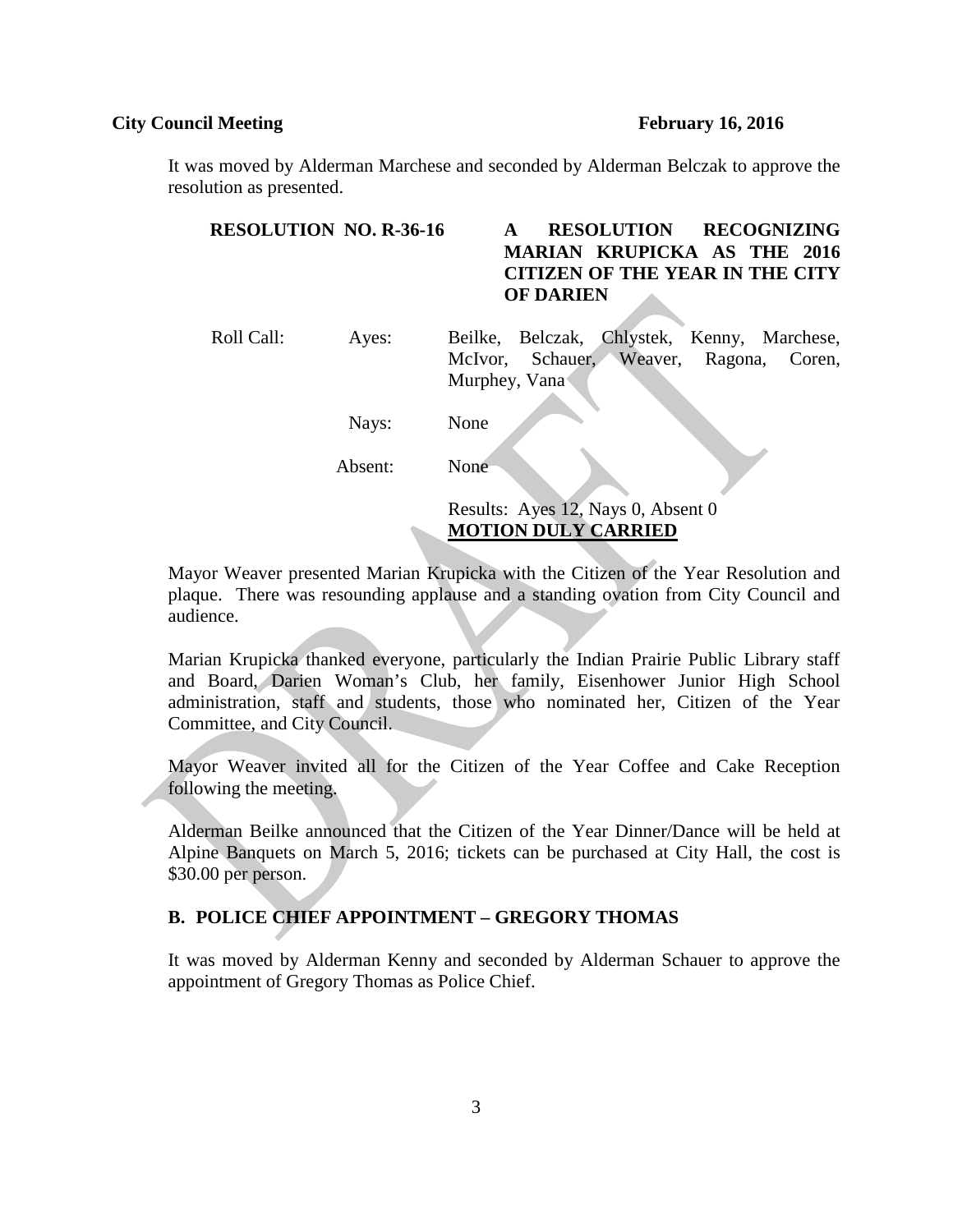Roll Call: Absent: None Results: Ayes 7, Nays 0, Absent 0 Ayes: Beilke, Belczak, Chlystek, Kenny, Marchese, McIvor, Schauer Nays: None

## **MOTION DULY CARRIED**

 Clerk Ragona administered the Oath of Office to Chief Gregory Thomas. There was a round of applause from Council and audience.

 Department. Chief Thomas thanked Mayor Weaver and Council for the opportunity to serve the citizens of Darien on a permanent basis. Chief Thomas acknowledged his family, friends from the Aurora Police Department, and the dedicated officers from the Darien Police

#### 9. **CITY CLERK'S REPORT**

There was no report.

#### 10. **CITY ADMINISTRATOR'S REPORT**

There was no report.

#### 11. **DEPARTMENT HEAD INFORMATION/QUESTIONS**

### **A. POLICE DEPARTMENT REPORT - JANUARY 2016**

The Police Department Report for January 2016 is available on the City website.

Chief Thomas provided an update on the two residential burglaries that occurred on February 9, 2016. He encouraged residents to call "911" if they see anything suspicious. He reminded them to lock their doors and windows and to leave lights on after dark. Chief Thomas responded to questions from Council.

#### 12. **TREASURER'S REPORT**

#### **A. WARRANT NUMBER 15-16-19**

 It was moved by Alderman Belczak and seconded by Alderman Beilke to approve payment of Warrant Number 15-16-19 in the amount of \$479,439.88 from the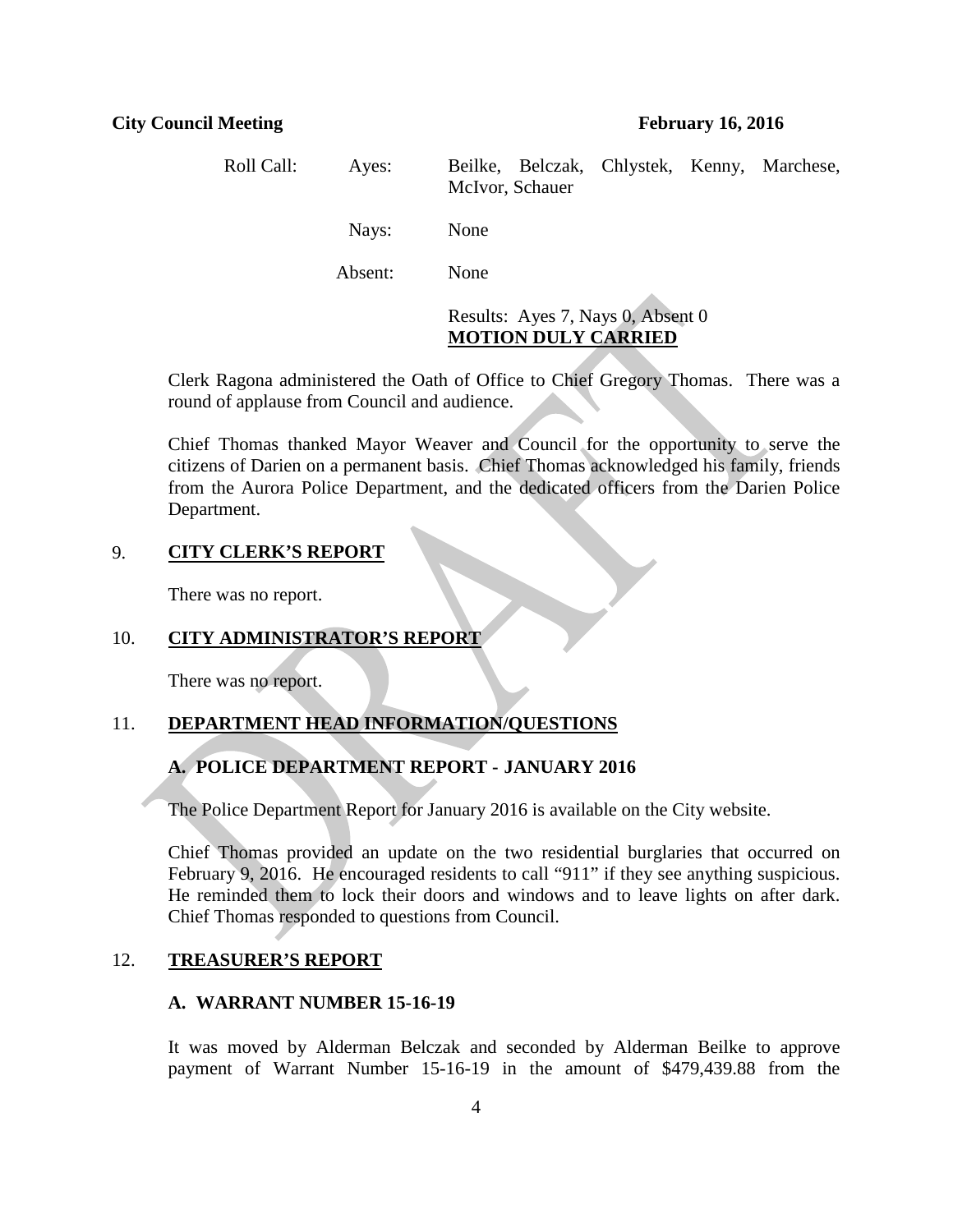#### **City Council Meeting** February 16, 2016

#### **February 16, 2016**

enumerated funds; and \$458,781.43 from payroll funds for the period ending 02/04/16; for a total to be approved of \$938,221.31.

Roll Call: Ayes: Beilke, Belczak, Chlystek, Kenny, Marchese, McIvor, Schauer

Nays: None

Absent: None

 Results: Ayes 7, Nays 0, Absent 0 **MOTION DULY CARRIED** 

#### **B. TREASURER'S REPORT – JANUARY 2016**

 Treasurer Coren reviewed year-to-date sources of revenue, expenditures, and fund balances through the month of January 2016:

| General Fund:                              |                          |                             | Revenue \$11,594,397; Expenditures \$8,240,353;    |  |
|--------------------------------------------|--------------------------|-----------------------------|----------------------------------------------------|--|
|                                            |                          | Current Balance \$3,971,186 |                                                    |  |
| Water Fund:                                |                          |                             | Revenue \$4,504,592; Expenditures \$4,967,129;     |  |
|                                            |                          | Current Balance (\$428,518) |                                                    |  |
| Motor Fuel Tax Fund:                       |                          |                             | Revenue \$428,656; Expenditures \$393,067; Current |  |
|                                            | <b>Balance \$317,677</b> |                             |                                                    |  |
| Water Depreciation Fund:                   |                          |                             | Revenue \$349,959; Expenditures \$126,478; Current |  |
|                                            | <b>Balance \$98,149</b>  |                             |                                                    |  |
| <b>Capital Improvement Fund:</b>           |                          |                             | Revenue \$2,359,503; Expenditures \$3,372,443;     |  |
|                                            |                          | Current Balance \$4,674,517 |                                                    |  |
| <b>Capital Projects Debt Service Fund:</b> |                          |                             | Revenue \$507,236; Expenditures \$507,236; Current |  |
|                                            | Balance of \$0           |                             |                                                    |  |

### 13. **STANDING COMMITTEE REPORTS**

 **Administrative/Finance Committee** – Chairman Schauer announced the first meetings on February 23, February 29, March 8 and March 15, 2016. The next meeting Administrative/Finance Committee-of-the-Whole Budget Meeting is scheduled for February 17, 2016 at 6:30 P.M. in the Council Chambers followed by subsequent of the Administrative/Finance Committee is scheduled for March 7, 2016 at 6:00 P.M. in the City Hall Conference Room.

 **Municipal Services Committee** – Alderman Marchese advised the next meeting of the Municipal Services Committee has been rescheduled to March 7, 2016 at 6:30 P.M. in the Council Chambers.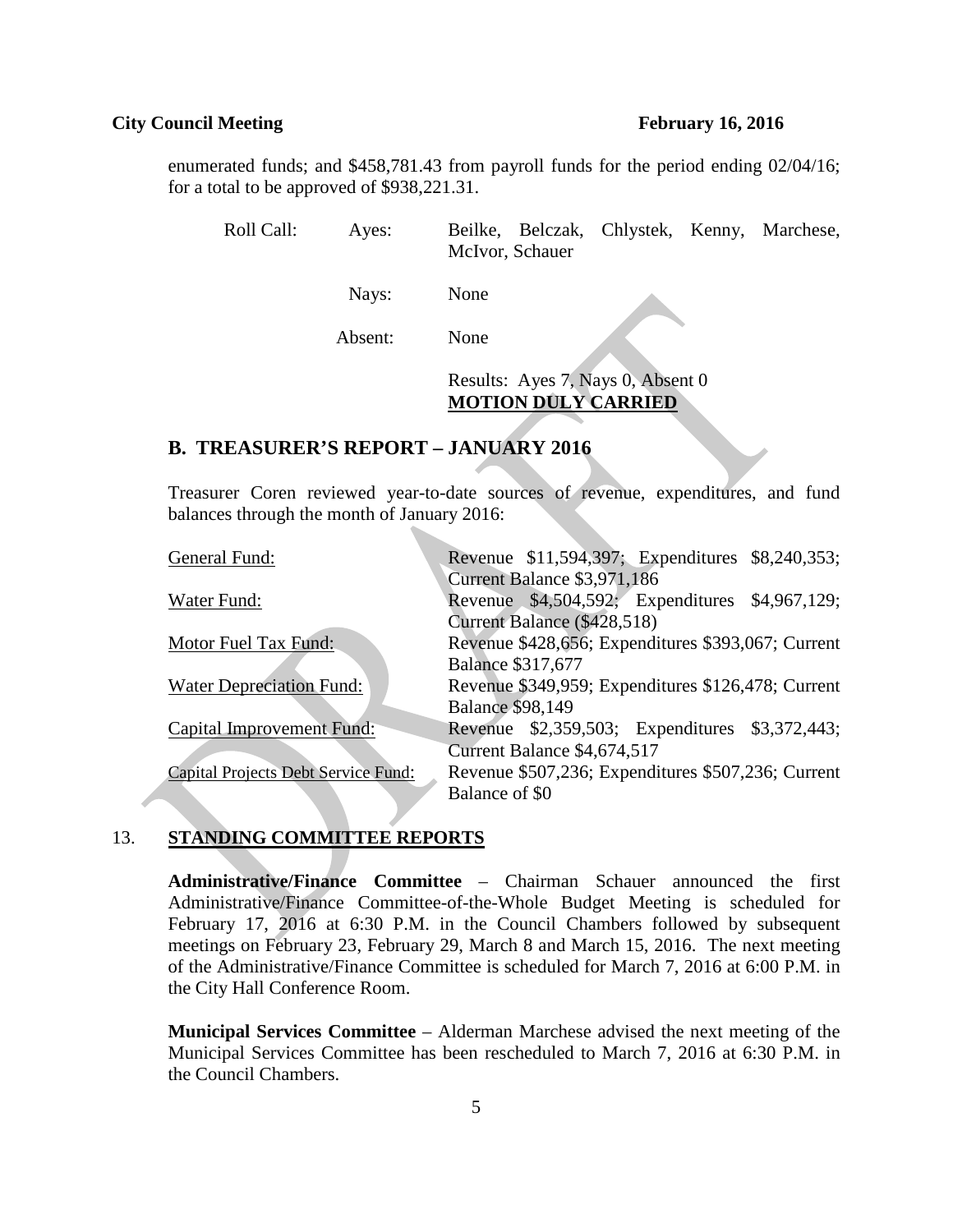#### **City Council Meeting** February 16, 2016

#### **February 16, 2016**

 **Police Committee** – Chairman McIvor advised the next meeting of the Police Committee is scheduled for March 21, 2016 at 6:00 P.M. in the Police Department Training Room.

#### 14. 14.**QUESTIONS AND COMMENTS – AGENDA RELATED**

There were none.

#### 15. **OLD BUSINESS**

There was no old business.

#### **CONSENT AGENDA** 16.

There was no Consent Agenda.

#### 17. **NEW BUSINESS**

### **A. CONSIDERATION OF A MOTION TO GRANT A WAIVER OF THE RAFFLE LICENSE BOND REQUIREMENT FOR THE DARIEN ROTARY CLUB.**

It was moved by Alderman Schauer and seconded by Alderman McIvor to approve the motion as presented.

| Roll Call: | Ayes:   |      | McIvor, Schauer |                                                                 | Beilke, Belczak, Chlystek, Kenny, Marchese, |
|------------|---------|------|-----------------|-----------------------------------------------------------------|---------------------------------------------|
|            | Nays:   | None |                 |                                                                 |                                             |
|            | Absent: | None |                 |                                                                 |                                             |
|            |         |      |                 | Results: Ayes 7, Nays 0, Absent 0<br><b>MOTION DULY CARRIED</b> |                                             |

#### **QUESTIONS, COMMENTS AND ANNOUNCEMENTS – GENERAL**  18.

 choice of Marian Krupicka. Alderman Marchese commended the Citizen of the Year Committee for their excellent

#### **ADJOURNMENT**  19.

There being no further business to come before the City Council, it was moved by Alderman McIvor and seconded by Alderman Beilke to adjourn the City Council meeting.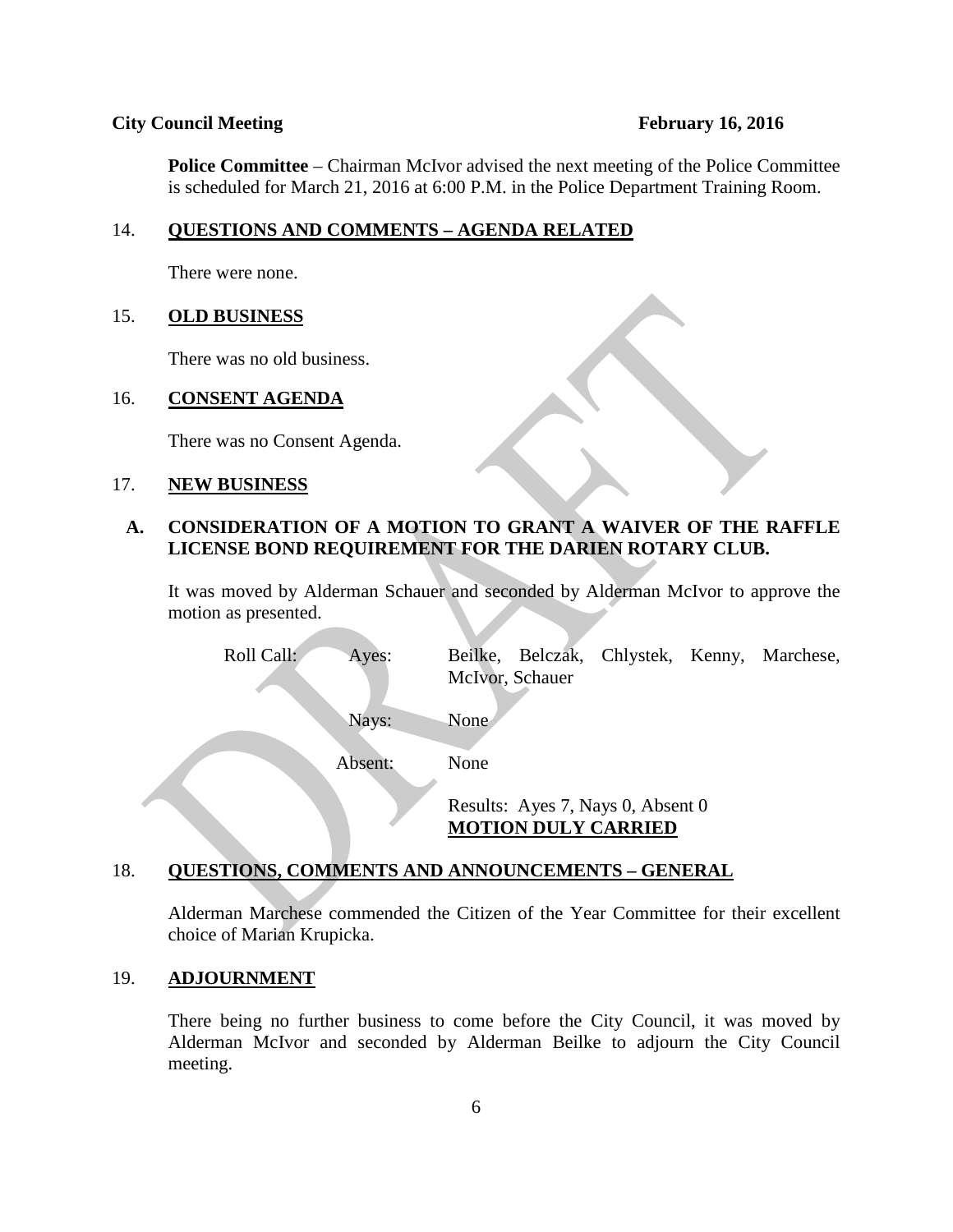**City Council Meeting** 

**February 16, 2016** 

## **VIA VOICE VOTE – MOTION DULY CARRIED**

The City Council meeting adjourned at 8:11 P.M.

Mayor

 City Clerk \_\_\_\_\_\_\_\_\_\_\_\_\_\_\_\_\_\_\_\_\_\_\_\_\_\_\_\_\_\_\_\_

All supporting documentation and report originals of these minutes are on file in the Office of the City Clerk under File Number 2-16-16. Minutes of 2-16-16 CCM.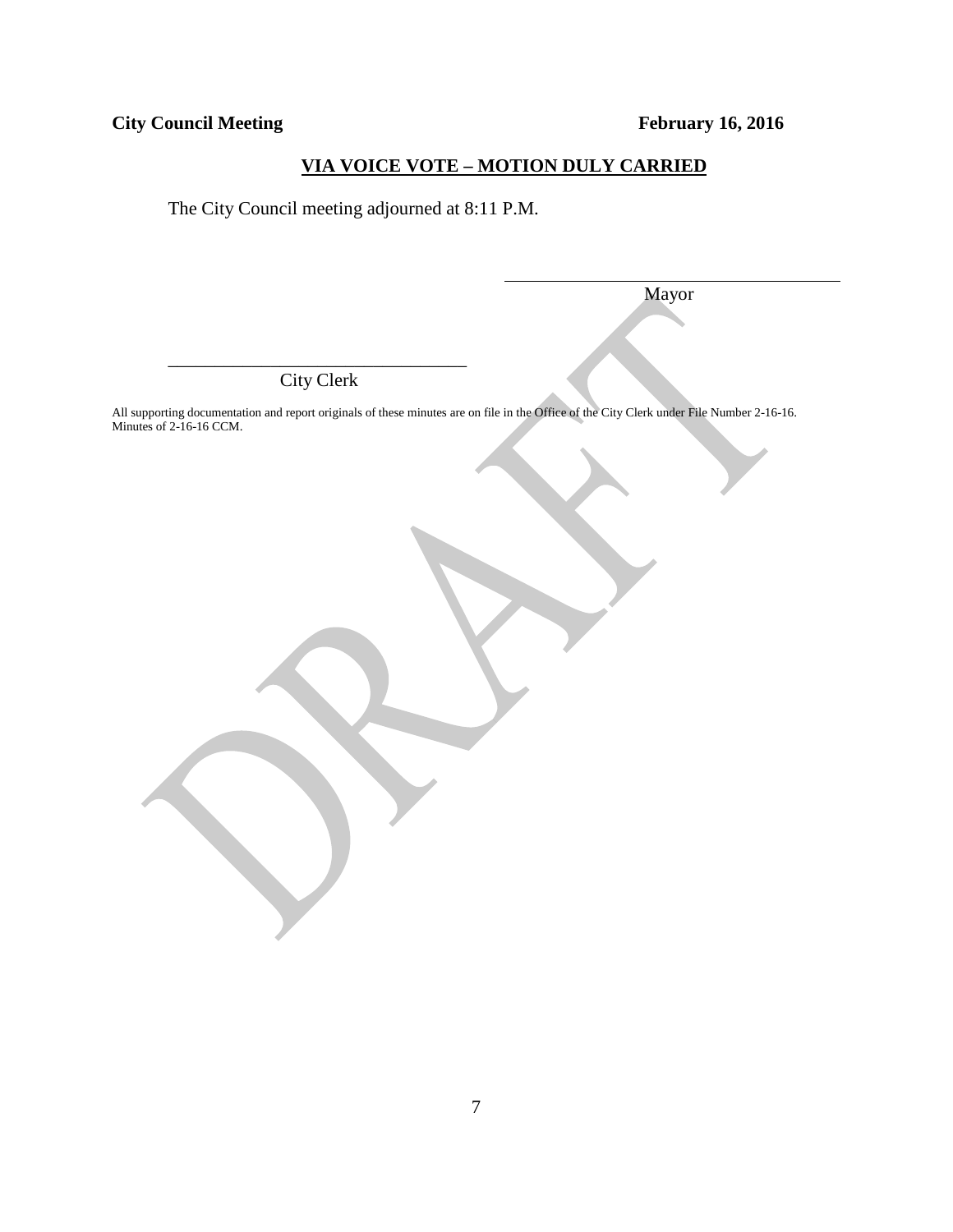<span id="page-9-0"></span>

## Minutes of the Administrative/Finance Committee of the Whole<br>Budget meeting<br>February 17, 2016 **Budget meeting February 17, 2016 City of Darien**

**\_\_\_\_\_\_\_\_\_\_\_\_\_\_\_\_\_\_\_\_\_\_\_\_\_\_\_\_\_\_\_\_\_\_\_\_\_\_\_\_\_\_\_\_\_\_\_\_\_\_\_\_\_\_\_\_\_\_\_\_\_\_\_\_\_\_\_\_\_\_\_\_**  The Meeting was called to order by Chairman/Alderman Ted Schauer at 6:30 pm. Council members in attendance include Aldermen Schauer, Kenny, Belczak, Beilke, and Marchese.

 Others present include Treasurer Mike Coren, City Clerk Joanne Ragona, City Administrator Bryon Vana, Assistant City Administrator Paul Nosek, and Accountant Marie Kyriakoulis, Chief John Cooper. Director of Municipal Services Dan Gombac, Police Chief Greg Thomas, and Deputy Police

\_\_\_\_\_\_\_\_\_\_\_\_\_\_\_\_\_\_\_\_\_\_\_\_\_\_\_\_\_\_\_\_\_\_\_\_\_\_\_\_\_\_\_\_\_\_\_\_\_\_\_\_\_\_\_\_\_\_\_\_\_\_\_\_\_\_\_\_\_\_\_\_\_\_\_\_\_\_

#### 1 FYE 4-30-17 Budget Review

 the Discretionary items and only those maintenance items anybody had a question about. During the Administration Department budget Alderman Marchese questioned the cost of the Neighbors Magazine saying it was expensive. Alderman Schauer stated the Council will revisit the Alderman Schauer provided an overview of the FYE 4-30-17 budget and also reviewed the current budget numbers. The review included the General Fund revenues, and expenses in the City Council, Administration, Community Development, and Police Department budgets. The staff presented the Departmental budgets. Alderman Schauer asked for Council feedback on all of discussion on all of the Administration Public Relations items at the beginning of the next budget meeting when more Aldermen will be in attendance.

 **Adjournment -** The meeting adjourned at 8:46pm

Approved:

Ted Schauer, Chairman \_\_\_\_\_\_\_\_\_\_\_\_\_\_\_\_\_\_\_\_\_\_\_\_

Joseph Kenny, Member \_\_\_\_\_\_\_\_\_\_\_\_\_\_\_\_\_\_\_\_\_\_\_

Tina Beilke, Member \_\_\_\_\_\_\_\_\_\_\_\_\_\_\_\_\_\_\_\_\_\_\_\_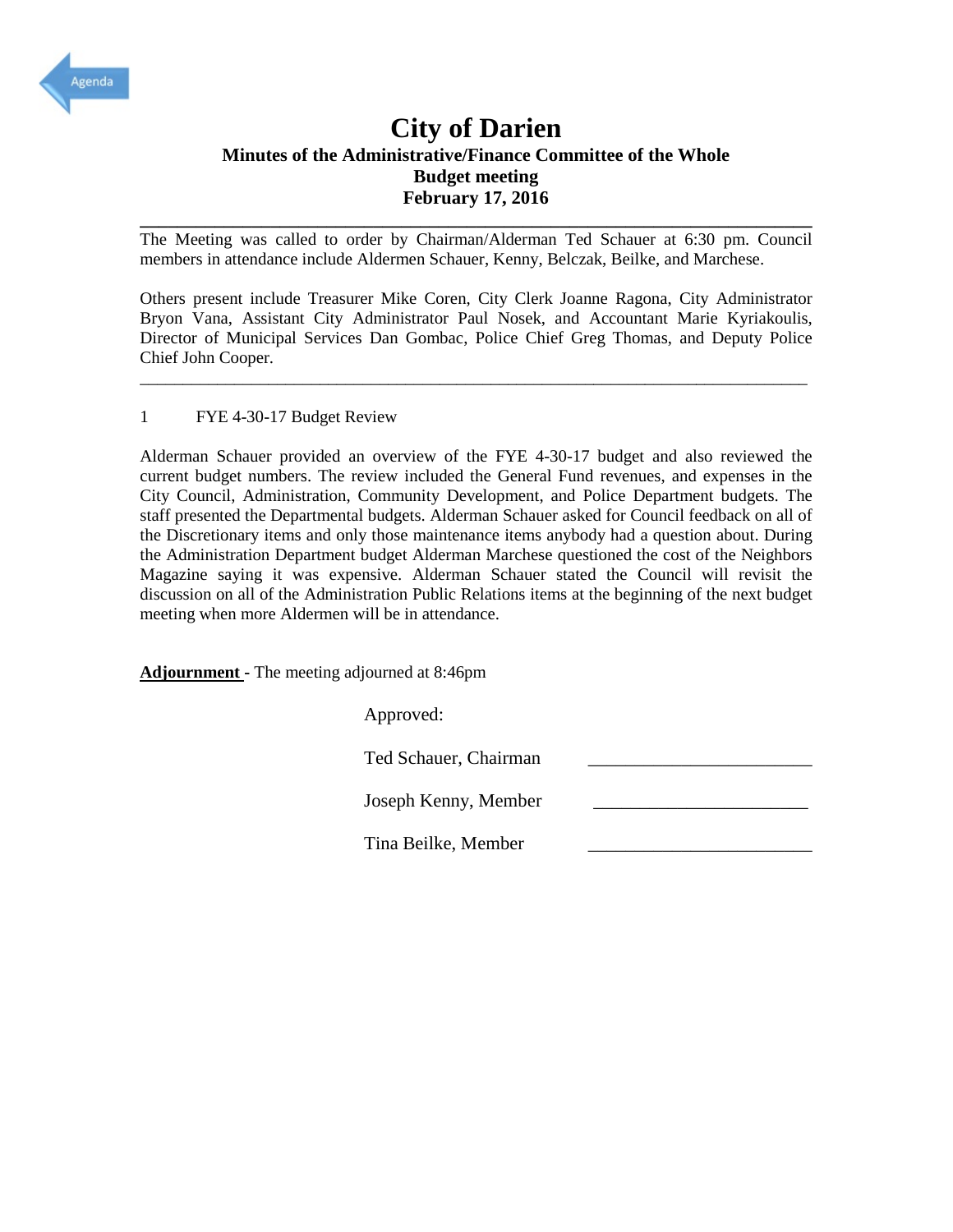<span id="page-10-0"></span>

## Minutes of the Administrative/Finance Committee of the Whole<br>Budget meeting<br>February 23, 2016 **Budget meeting February 23, 2016 City of Darien**

**\_\_\_\_\_\_\_\_\_\_\_\_\_\_\_\_\_\_\_\_\_\_\_\_\_\_\_\_\_\_\_\_\_\_\_\_\_\_\_\_\_\_\_\_\_\_\_\_\_\_\_\_\_\_\_\_\_\_\_\_\_\_\_\_\_\_\_\_\_\_\_\_**  The Meeting was called to order by Chairman/Alderman Ted Schauer at 6:30 pm. Council members in attendance include Mayor Weaver, Aldermen Schauer, Kenny, Chlystek, Beilke, McIvor, and Marchese.

 Others present include Treasurer Mike Coren, City Clerk Joanne Ragona, City Administrator Bryon Vana, Assistant City Administrator Paul Nosek, and Accountant Marie Kyriakoulis, Director of Municipal Services Dan Gombac.

\_\_\_\_\_\_\_\_\_\_\_\_\_\_\_\_\_\_\_\_\_\_\_\_\_\_\_\_\_\_\_\_\_\_\_\_\_\_\_\_\_\_\_\_\_\_\_\_\_\_\_\_\_\_\_\_\_\_\_\_\_\_\_\_\_\_\_\_\_\_\_\_\_\_\_\_\_\_

#### 1 FYE 4-30-17 Budget Review

 Alderman Schauer began the meeting by reviewing *Administration Budget 10-4239 Public*  then continued budget discussions with the Municipal Services Street division. The staff Council discussed the Streets barricade expense for the Darien Fest. That item generated that the Lions Club would need to reimburse the City for all City costs associated with the 4<sup>th</sup> of *Relation* expenses, which were open items from the previous budget meeting. The 4<sup>th</sup> of July fireworks contribution was removed from the proposed Public Relations budget. The Council presented the budget and Alderman Schauer asked for Council feedback on all of the Discretionary items and only those maintenance items anybody had a question about. The discussion on all Darien Fest expenses. The consensus was the City will only include Darien Fest expenses if those expenses are reimbursed to the City from the Chamber. The Council also agreed July parade.

 **Adjournment -** The meeting adjourned at 9:42pm

 Joseph Kenny, Member \_\_\_\_\_\_\_\_\_\_\_\_\_\_\_\_\_\_\_\_\_\_\_ Tina Beilke, Member \_\_\_\_\_\_\_\_\_\_\_\_\_\_\_\_\_\_\_\_\_\_\_\_ Approved: Ted Schauer, Chairman \_\_\_\_\_\_\_\_\_\_\_\_\_\_\_\_\_\_\_\_\_\_\_\_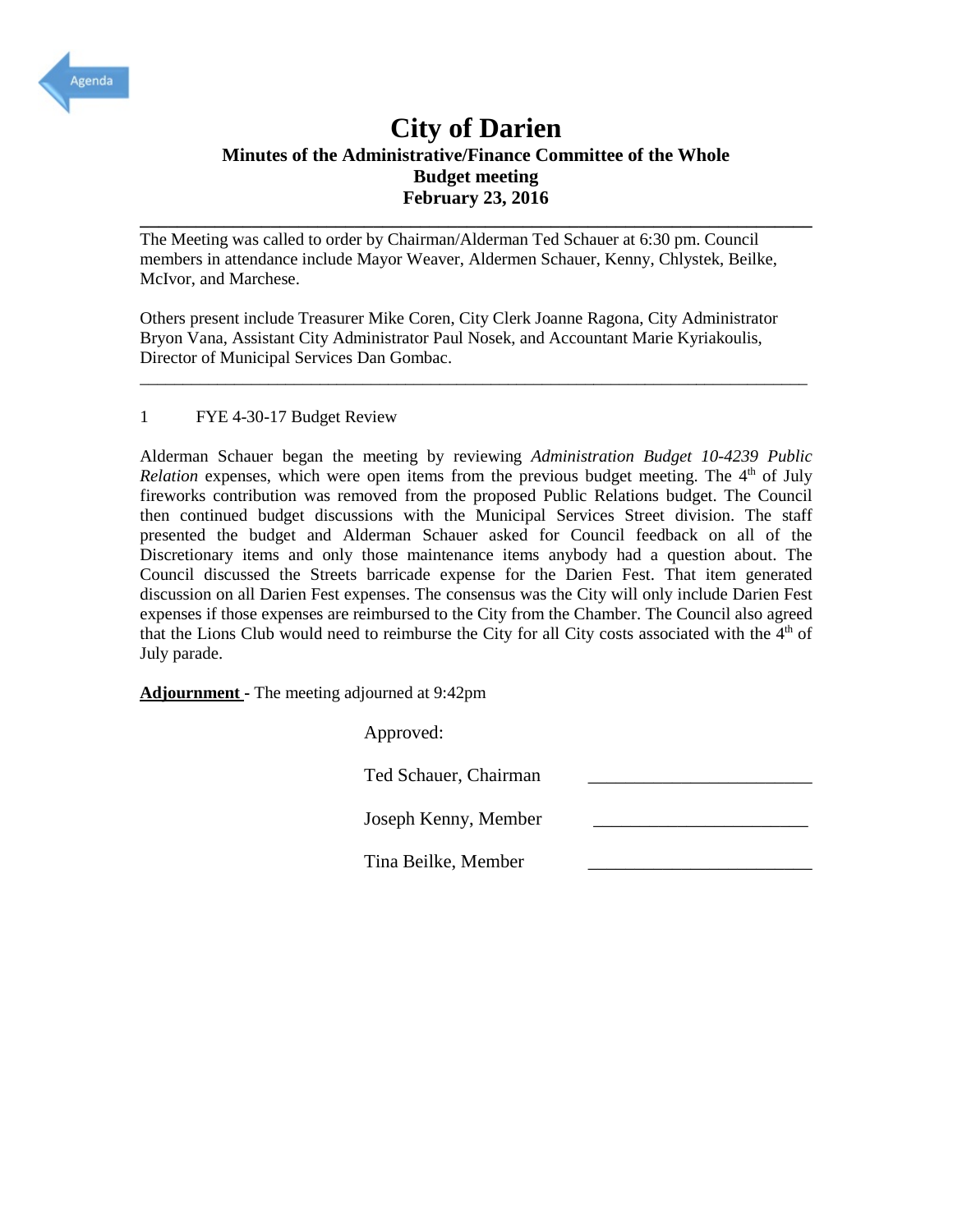<span id="page-11-0"></span>

## Minutes of the Administrative/Finance Committee of the Whole<br>Budget meeting<br>February 29, 2016 **Budget meeting February 29, 2016 City of Darien**

**\_\_\_\_\_\_\_\_\_\_\_\_\_\_\_\_\_\_\_\_\_\_\_\_\_\_\_\_\_\_\_\_\_\_\_\_\_\_\_\_\_\_\_\_\_\_\_\_\_\_\_\_\_\_\_\_\_\_\_\_\_\_\_\_\_\_\_\_\_\_\_\_**  The Meeting was called to order by Chairman/Alderman Ted Schauer at 6:30 pm. Council members in attendance include Mayor Weaver (arrived 8:25), Aldermen Schauer, Kenny, Chlystek, Beilke, Belczak, and Marchese.

 Others present include Treasurer Mike Coren, City Clerk Joanne Ragona, City Administrator Bryon Vana, Assistant City Administrator Paul Nosek, and Accountant Marie Kyriakoulis, Director of Municipal Services Dan Gombac.

\_\_\_\_\_\_\_\_\_\_\_\_\_\_\_\_\_\_\_\_\_\_\_\_\_\_\_\_\_\_\_\_\_\_\_\_\_\_\_\_\_\_\_\_\_\_\_\_\_\_\_\_\_\_\_\_\_\_\_\_\_\_\_\_\_\_\_\_\_\_\_\_\_\_\_\_\_\_

#### 1 FYE 4-30-17 Budget Review

 all of the Discretionary items and only those maintenance items anybody had a question about. Staff provided several updated numbers to the original budget request. Administrator Vana will budget forecast. The Council then discussed the Capital Project budget requests. The Council Council prior to spending this budgeted amount. The Council also discussed increasing revenues to fund future expenses. Revenues will be further discussed at the next budget meeting. The Council continued budget discussions with the Municipal Services Street division Capital Purchases. The staff presented the budget and Alderman Schauer asked for Council feedback on include information on the individual vehicle costs for those items purchased within the 3 year then reviewed the *Rear Yard Drainage Program* and the consensus was to increase that budget to \$72,300. An amendment to the *Rear Yard Drainage Program* will be presented to the City

 **Adjournment -** The meeting adjourned at 9:46pm.

Approved:

Ted Schauer, Chairman

Joseph Kenny, Member \_\_\_\_\_\_\_\_\_\_\_\_\_\_\_\_\_\_\_\_\_\_\_

Tina Beilke, Member \_\_\_\_\_\_\_\_\_\_\_\_\_\_\_\_\_\_\_\_\_\_\_\_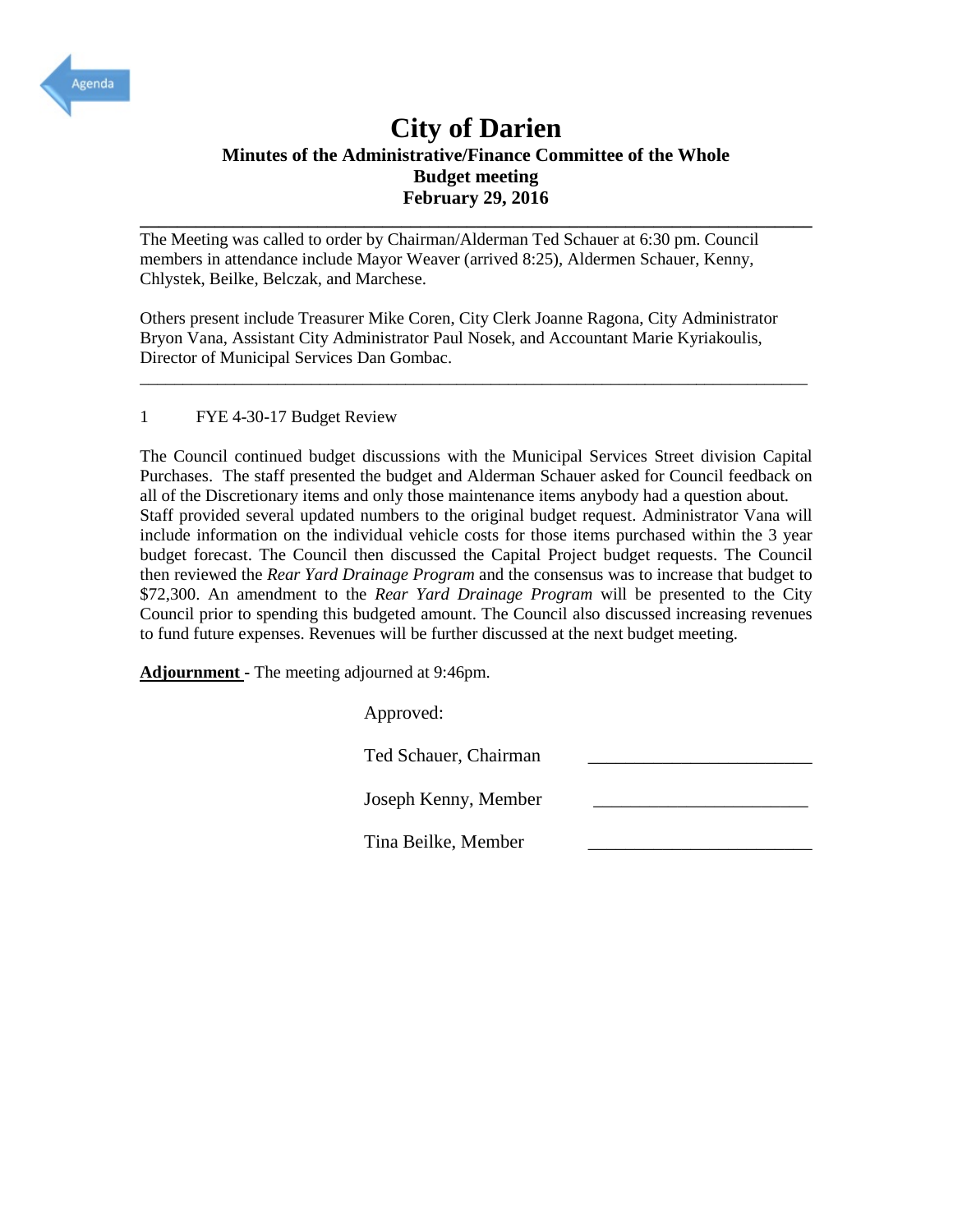<span id="page-12-0"></span>

## **CITY OF DARIEN**

## **EXPENDITURE APPROVAL LIST FOR CITY COUNCIL MEETING ON March 7, 2016**

**Approval is hereby given to have the City Treasurer of Darien, Illinois pay to the officers, employees, independent contractors, vendors, and other providers of goods and services in the indicated amounts as set forth.** 

**A summary indicating the source of funds used to pay the above is as follows:** 

| <b>General Fund</b>                   |           |    | \$96,059.31  |
|---------------------------------------|-----------|----|--------------|
| Water Fund                            |           |    | \$42,343.13  |
| <b>Motor Fuel Tax Fund</b>            |           |    | \$112,908.97 |
| <b>Water Depreciation Fund</b>        |           |    |              |
| <b>Impact Fee Agency Fund</b>         |           |    |              |
| <b>Debt Service Fund</b>              |           |    |              |
| <b>Capital Improvement Fund</b>       |           |    | \$7,409.93   |
| <b>Special Service Area Tax Fund</b>  |           |    |              |
| <b>Federal Equitable Sharing Fund</b> |           |    |              |
|                                       |           |    |              |
|                                       | Subtotal: |    | \$258,721.34 |
| <b>General Fund Payroll</b>           | 02/04/16  | S  | 228,910.55   |
| <b>Water Fund Payroll</b>             | 02/04/16  | S  | 21,242.57    |
|                                       | Subtotal: | \$ | 250, 153. 12 |

*Total to be Approved by City Council:* **\$ 508,874.46** 

*Approvals:* 

**Kathleen Moesle Weaver, Mayor** 

**JoAnne E. Ragona, City Clerk** 

**Michael J. Coren, Treasurer**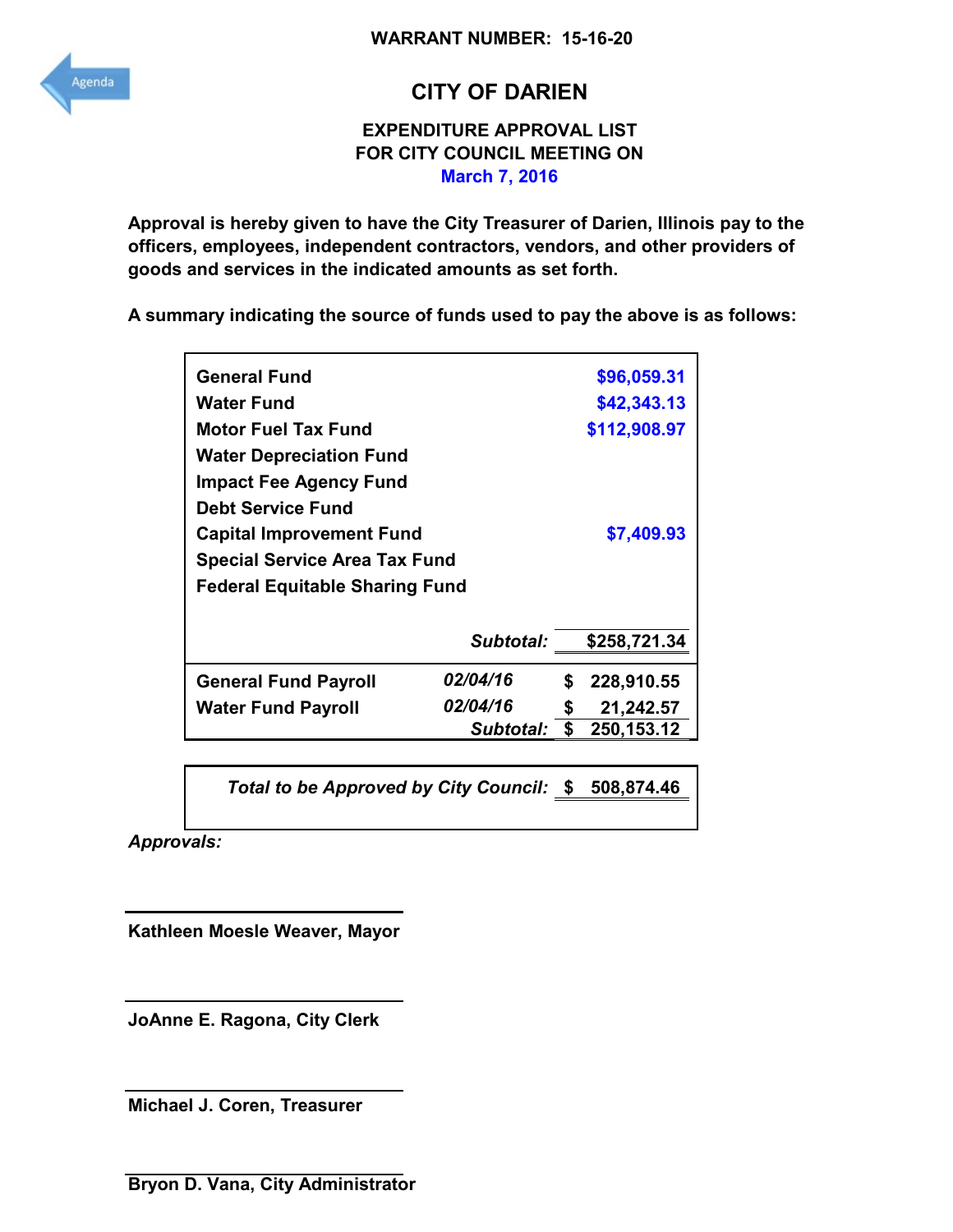## **CITY OF DARIEN Administration CITY OF DARIEN<br>Expenditure Journal<br>General Fund<br>Administration<br>From 2/17/2016 Through 3/7/2016**

| Vendor Name                   | <b>Invoice Description</b>                                         | Session ID | <b>Acct Code</b> | <b>Acct Title</b>                 | Dept Amount |
|-------------------------------|--------------------------------------------------------------------|------------|------------------|-----------------------------------|-------------|
| <b>AIS</b>                    | ANNUAL BARRACUDE<br><b>MESSAGE ARCHIVER</b><br><b>SUBSCRIPTION</b> | AP030716   | 4325             | Consulting/Professional           | 948.00      |
| CALL ONE, INC.                | MONTHLY TELEPHONE<br><b>BILL FOR CITY AND</b><br>SERVICE CALL      | AP030716   | 4267             | Telephone                         | 4,904.90    |
| CDW GOVERNMENT, INC.          | <b>MICROSOFT</b><br>PUBLISHER 2013                                 | AP030716   | 4325             | Consulting/Professional           | 85.44       |
| CINTAS#769                    | FLOOR MATT RENTAL -<br>(2ND MATT FOR FEB<br>2016)                  | AP030716   | 4345             | <b>Janitorial Service</b>         | 28.04       |
| <b>ILLINOIS PAPER COMPANY</b> | <b>KONICA MONTHLY</b><br><b>CONTRACT</b> (Includes<br>Overage)     | AP030716   | 4225             | Maintenance - Equipment           | 91.60       |
| <b>ILLINOIS PAPER COMPANY</b> | <b>KONICA MONTHLY</b><br><b>CONTRACT</b> (Includes<br>Overage)     | AP030716   | 4225             | Maintenance - Equipment           | 21.81       |
| <b>ILLINOIS PAPER COMPANY</b> | <b>KONICA MONTHLY</b><br><b>CONTRACT</b> (Includes<br>Overage)     | AP030716   | 4225             | Maintenance - Equipment           | 3.79        |
| <b>MUNIWEB</b>                | <b>WEBSITE HOSTING</b>                                             | AP030716   | 4325             | Consulting/Professional           | 367.00      |
| <b>MUNIWEB</b>                | 4.25 WEBSITE UPDATES<br>AND MAINTENANCE                            | AP030716   | 4325             | Consulting/Professional           | 212.50      |
| <b>NICOR GAS</b>              | <b>CITY HALL</b>                                                   | AP030716   | 4271             | Utilities (Elec, Gas, Wtr, Sewer) | 185.91      |
| OFFICE DEPOT                  | FLASH DRIVES and<br>OFFICE SUPPLIES FOR<br><b>CITY HALL</b>        | AP030716   | 4253             | Supplies - Office                 | 60.45       |
| PM PRINTING INC.              | <b>BUSINESS CARDS FOR</b><br><b>LISA KLEMM</b>                     | AP030716   | 4235             | Printing and Forms                | 61.75       |
| <b>RYDIN DECAL</b>            | 2016-2017 BUSINESS<br><b>LICENSE DECALS</b>                        | AP030716   | 4235             | Printing and Forms                | 538.54      |
| STUDIO ONE                    | 2016 Citizen of the Year<br>Portrait - Marian Krupicka             | AP030716   | 4239             | <b>Public Relations</b>           | 125.00      |
| <b>VERIZON WIRELESS</b>       | MONTHLY VERIZON<br><b>WIRELESS BILL</b>                            | AP030716   | 4267             | Telephone                         | 182.37      |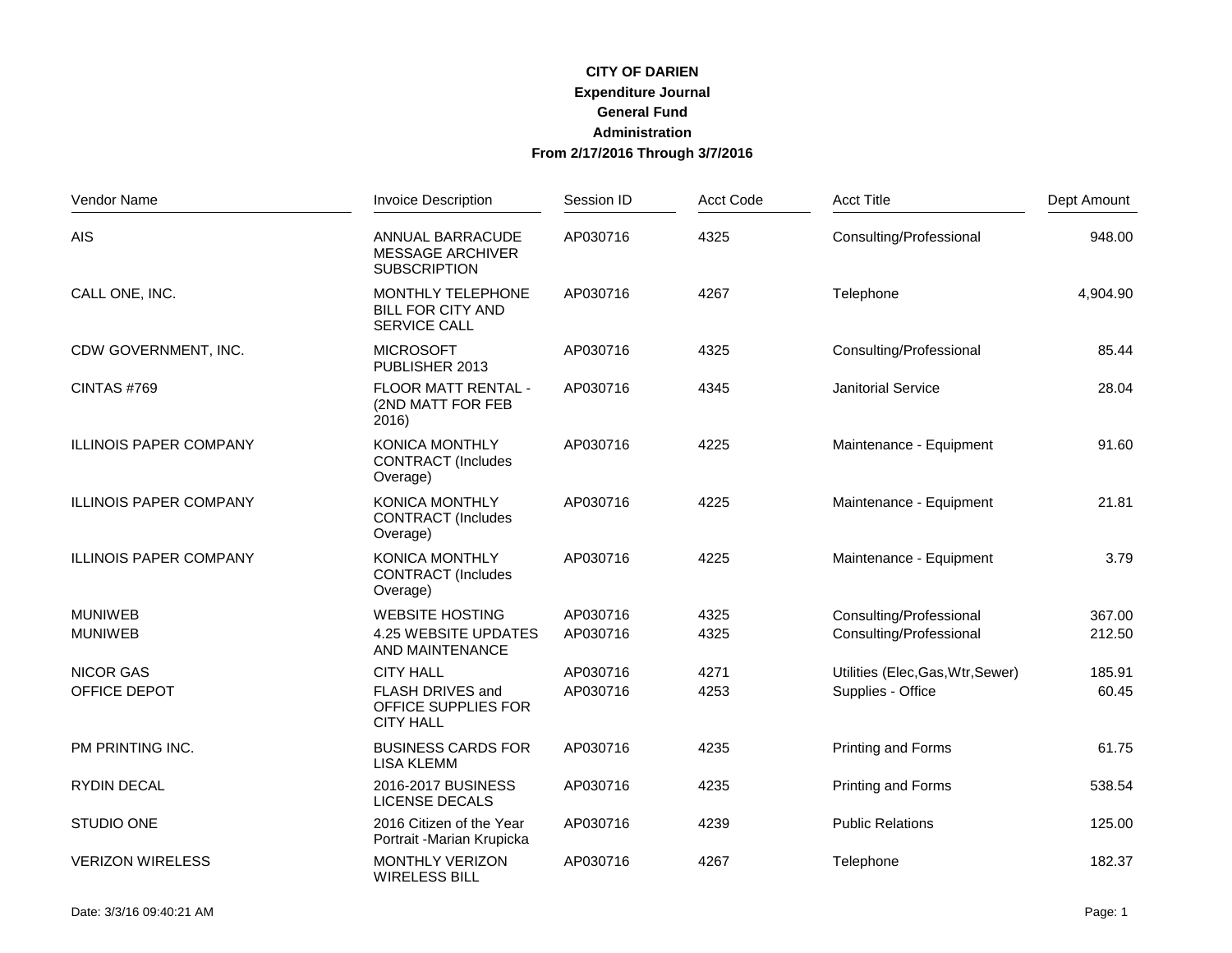#### **CITY OF DARIEN Expenditure Journal General Fund Administration From 2/17/2016 Through 3/7/2016**

| Vendor Name            | Invoice Description | Session ID | Acct Code | <b>Acct Title</b>           | Dept Amount |
|------------------------|---------------------|------------|-----------|-----------------------------|-------------|
| WILLOWBROOK FORD, INC. | A1 REPAIR           | AP030716   | 4273      | Vehicle (Gas and Oil)       | 200.00      |
|                        |                     |            |           | <b>Total Administration</b> | 8,017.10    |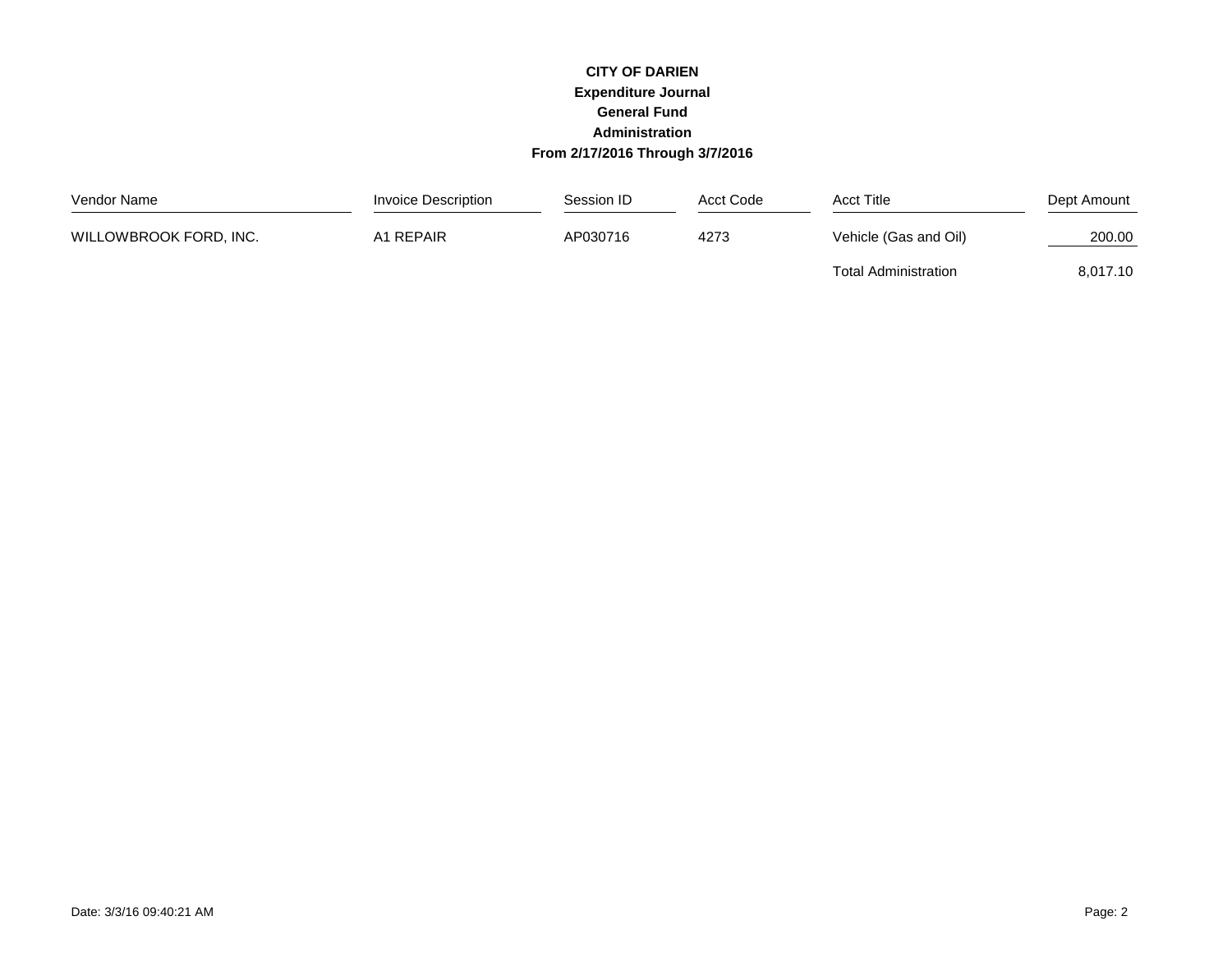#### **CITY OF DARIEN Expenditure Journal General Fund City Council From 2/17/2016 Through 3/7/2016**

| Vendor Name        | Invoice Description                     | Session ID | Acct Code | <b>Acct Title</b>         | Dept Amount |
|--------------------|-----------------------------------------|------------|-----------|---------------------------|-------------|
| ALKAYE MEDIA GROUP | VIDEO TAPE TOWN<br>HALL MEETING 9-24-15 | AP030716   | 4206      | <b>Cable Operations</b>   | 550.00      |
|                    |                                         |            |           | <b>Total City Council</b> | 550.00      |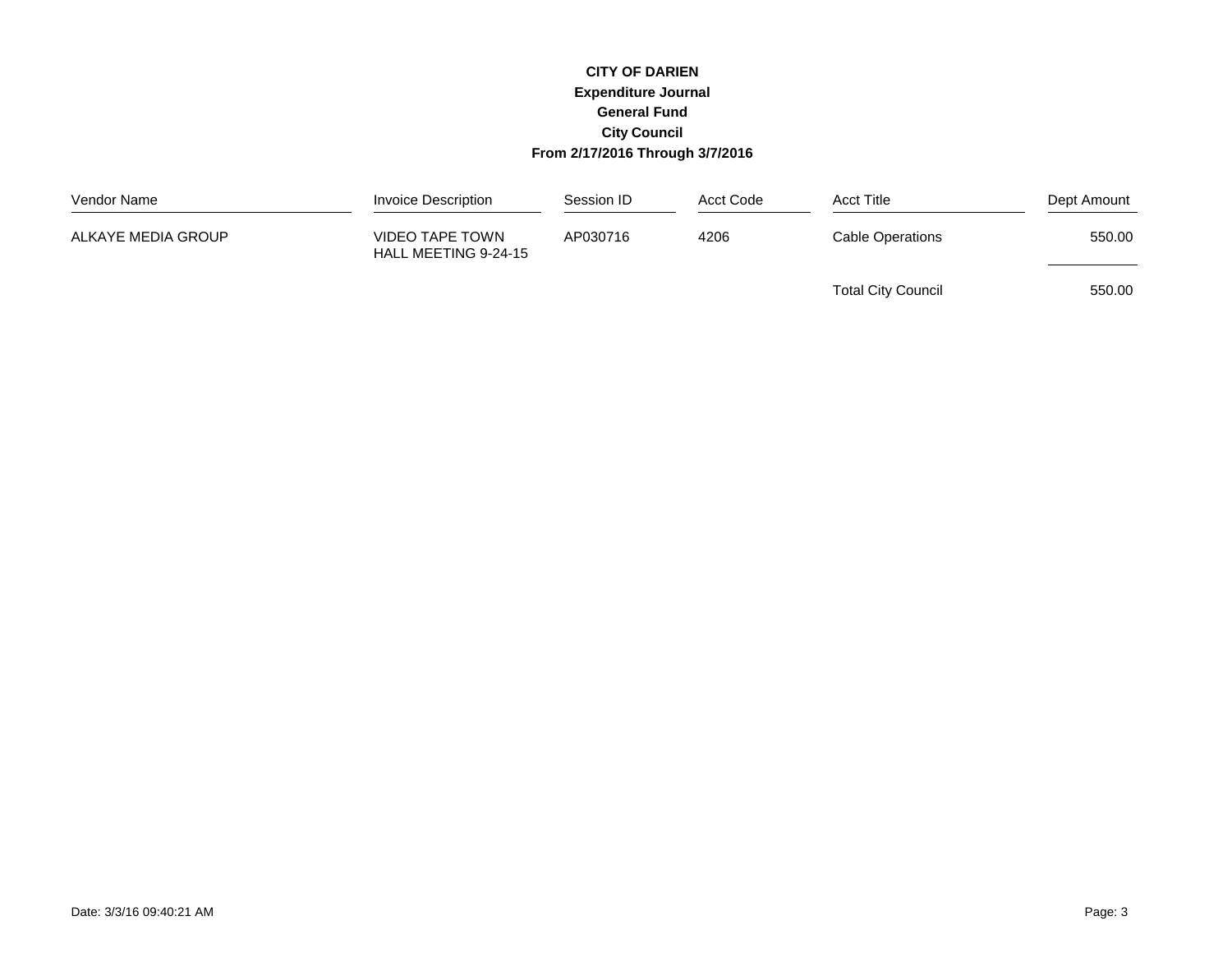# **CITY OF DARIEN CITY OF DARIEN<br>Expenditure Journal<br>General Fund<br>Community Development<br>From 2/17/2016 Through 3/7/2016**

| Vendor Name                    | <b>Invoice Description</b>                                            | Session ID | Acct Code | <b>Acct Title</b>             | Dept Amount |
|--------------------------------|-----------------------------------------------------------------------|------------|-----------|-------------------------------|-------------|
| ADVANCED DISPOSAL SOLID WASTE  | SMALL RECYCLE BINS<br>$(20 \times $8.00)$                             | AP030716   | 4328      | Consit/Prof Reimbursable      | 160.00      |
| CHRISTOPHER B. BURKE ENG, LTD  | <b>SITE VISIT-CARRIAGE</b><br><b>GREEN</b>                            | AP030716   | 4325      | Consulting/Professional       | 110.00      |
| CHRISTOPHER B. BURKE ENG, LTD  | 2016 ZONING MAP<br><b>UPDATE</b>                                      | AP030716   | 4325      | Consulting/Professional       | 688.33      |
| CHRISTOPHER B. BURKE ENG, LTD  | <b>CONCEPT PLAN</b><br><b>REVIEW</b>                                  | AP030716   | 4325      | Consulting/Professional       | 254.50      |
| CHRISTOPHER B. BURKE ENG, LTD  | <b>GRADING PLAN</b><br><b>REVIEW -7210 CAPITOL</b><br><b>DR</b>       | AP030716   | 4328      | Consit/Prof Reimbursable      | 100.00      |
| CHRISTOPHER B. BURKE ENG, LTD  | <b>REVIEW OF</b><br><b>FOUNDATION SPOT</b><br>SURVERY-2118<br>COTTAGE | AP030716   | 4328      | Consit/Prof Reimbursable      | 100.00      |
| CHRISTOPHER B. BURKE ENG, LTD  | FINAL PLANS -951 N<br><b>FRONTAGE (VALUE</b><br>PLACE HOTEL)          | AP030716   | 4328      | Consit/Prof Reimbursable      | 474.50      |
| CHRISTOPHER B. BURKE ENG, LTD  | LETTER RE: COUNTY<br>APPROVAL -HORIZION<br><b>ACADEMY</b>             | AP030716   | 4328      | Consit/Prof Reimbursable      | 144.50      |
| CHRISTOPHER B. BURKE ENG, LTD  | <b>MEETING IN DARIEN</b><br>1-6-16 w/Potential<br>Developer           | AP030716   | 4328      | Consit/Prof Reimbursable      | 275.00      |
| CHRISTOPHER B. BURKE ENG, LTD  | PLAN REVIEW 8419<br><b>BAILEY</b>                                     | AP030716   | 4328      | Consit/Prof Reimbursable      | 2,479.79    |
| CHRISTOPHER B. BURKE ENG, LTD  | <b>EVALUATION OF</b><br><b>COUNTY MAPPING</b>                         | AP030716   | 4328      | Consit/Prof Reimbursable      | 110.00      |
| ELEVATOR INSPECTION SERVICE CO | <b>ELEVATOR INSPECTION</b>                                            | AP030716   | 4328      | Consit/Prof Reimbursable      | 1,632.00    |
| <b>LIZ LAHEY</b>               | \$20.00 x 29 HOURS                                                    | AP030716   | 4205      | <b>Boards and Commissions</b> | 580.00      |
| ROSENTHAL, MURPHEY, COBLENTZ   | LEGAL FEES FOR<br>JANUARY 2016                                        | AP030716   | 4328      | Consit/Prof Reimbursable      | 55.00       |
| <b>STAPLES ADVANTAGE</b>       | TONER FOR COMM DEV<br><b>PRINTER</b>                                  | AP030716   | 4253      | Supplies - Office             | 84.70       |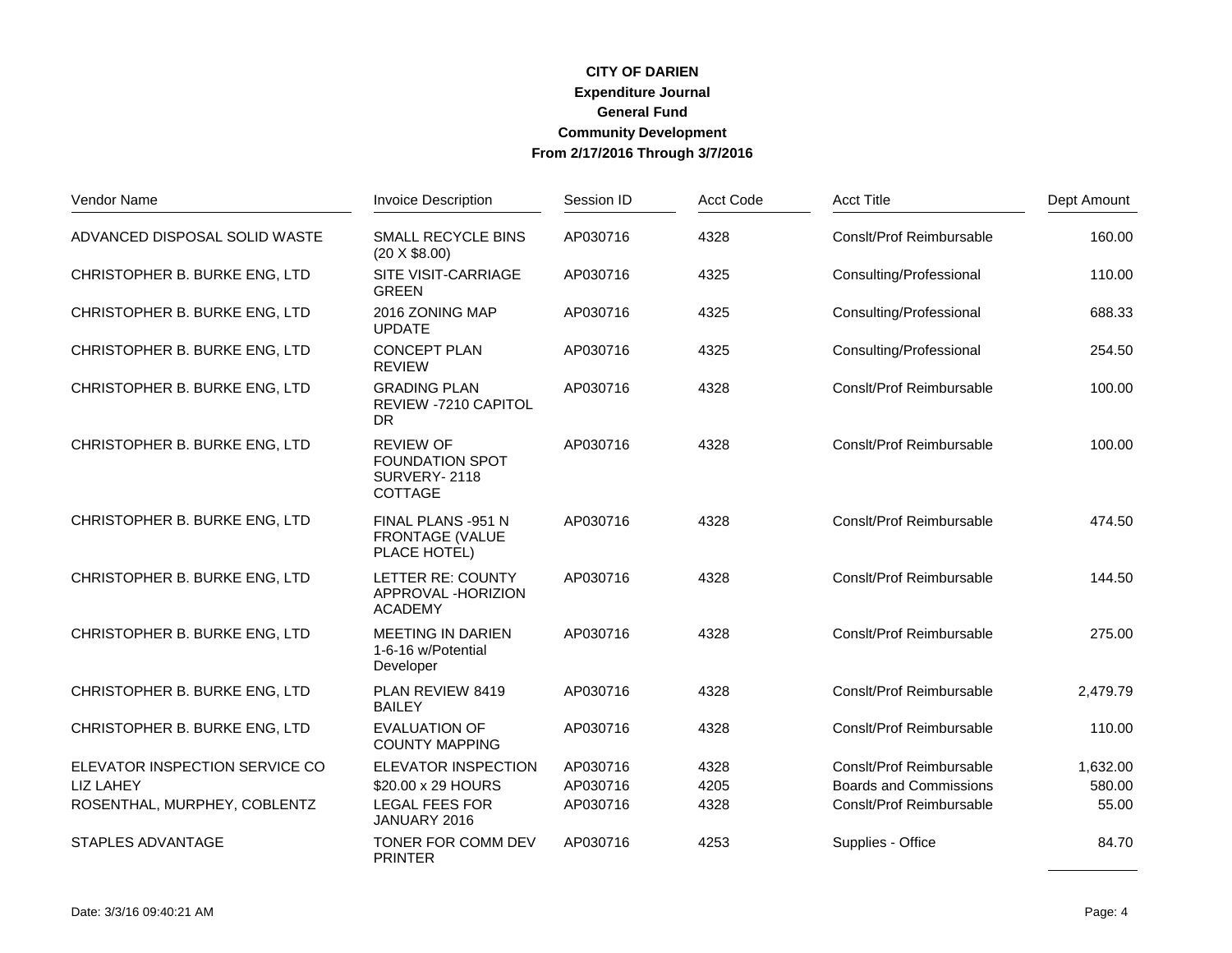# **CITY OF DARIEN CITY OF DARIEN<br>Expenditure Journal<br>General Fund<br>Community Development<br>From 2/17/2016 Through 3/7/2016**

| Vendor Name | Invoice Description | Session ID | Acct Code | <b>Acct Title</b>                     | Dept Amount |
|-------------|---------------------|------------|-----------|---------------------------------------|-------------|
|             |                     |            |           | <b>Total Community</b><br>Development | 7,248.32    |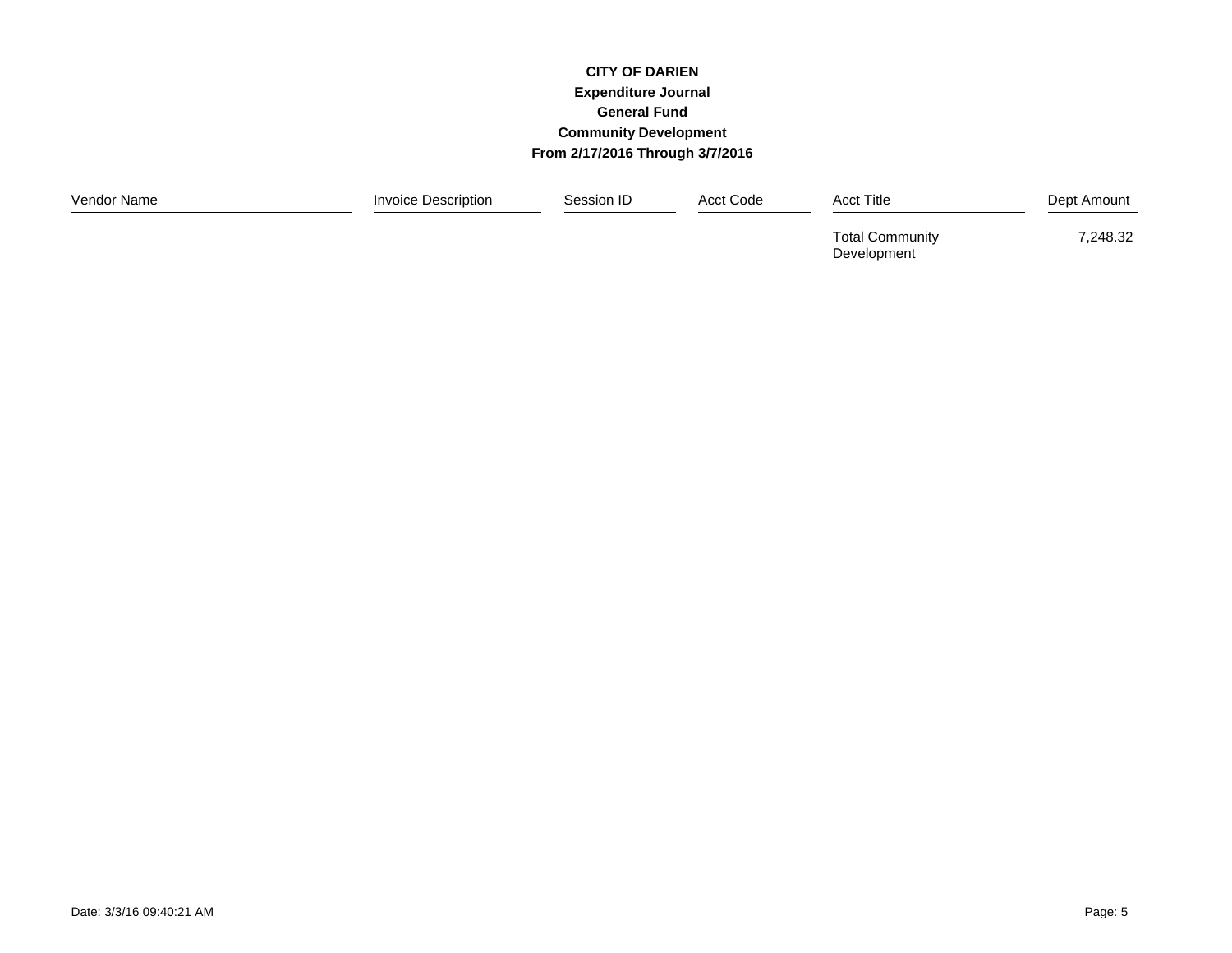# **CITY OF DARIEN CITY OF DARIEN<br>Expenditure Journal<br>General Fund<br>Public Works, Streets<br>From 2/17/2016 Through 3/7/2016**

| Vendor Name                        | <b>Invoice Description</b>                                             | Session ID | <b>Acct Code</b> | <b>Acct Title</b>                 | Dept Amount |
|------------------------------------|------------------------------------------------------------------------|------------|------------------|-----------------------------------|-------------|
| ADVANCED DISPOSAL SOLID WASTE      | <b>STREET SWEEPING</b>                                                 | AP030716   | 4373             | <b>Street Sweeping</b>            | 6,000.00    |
| <b>AUTOMATED LOGIC</b>             | <b>HVAC- PD MONTHLY</b><br><b>BILL</b>                                 | AP030716   | 4223             | Maintenance - Building            | 373.75      |
| <b>CARLSEN'S ELEVATOR SERVICES</b> | PD ELEVATOR PHONE<br><b>REPLACEMENT</b>                                | AP030716   | 4223             | Maintenance - Building            | 173.00      |
| CATCHING FLUID POWER, INC.         | <b>UNIT 102</b>                                                        | AP030716   | 4229             | Maintenance - Vehicles            | 95.01       |
| CATCHING FLUID POWER, INC.         | <b>HYDRAULIC HOSES</b>                                                 | AP030716   | 4229             | Maintenance - Vehicles            | 98.55       |
| CATCHING FLUID POWER, INC.         | <b>HYDRAULIC HOSES</b>                                                 | AP030716   | 4229             | Maintenance - Vehicles            | 112.20      |
| CINTAS #769                        | POLICE DEPT-FLOOR<br>MATT RENTAL (2ND<br>SERVICE FOR FEB 2016)         | AP030716   | 4223             | Maintenance - Building            | 34.38       |
| CINTAS #769                        | PUBLIC WORKS FLOOR<br><b>MATT RENTAL (2ND</b><br>SERVICE FOR FEB 2016) | AP030716   | 4223             | Maintenance - Building            | 29.35       |
| CINTAS #769                        | DAVE FELL CLOTHING<br><b>ALLOWANCE</b>                                 | AP030716   | 4269             | Uniforms                          | 98.24       |
| CINTAS FIRST AID AND SAFETY        | AP INVOICES 030716                                                     | AP030716   | 4219             | Liability Insurance               | 84.32       |
| CLIFFORD-WALD COMPANY              | CANON 740 PLANS<br>PRINTER/TONER                                       | AP030716   | 4253             | Supplies - Office                 | 566.88      |
| COM ED                             | <b>PW SHOP 1041 S</b><br>Frontage                                      | AP030716   | 4271             | Utilities (Elec, Gas, Wtr, Sewer) | 28.05       |
| COM ED                             | <b>CLOCK TOWER</b>                                                     | AP030716   | 4271             | Utilities (Elec, Gas, Wtr, Sewer) | 104.82      |
| COM ED                             | <b>STREET LIGHTS</b>                                                   | AP030716   | 4359             | Street Light Oper & Maint.        | 79.91       |
| COM ED                             | <b>STREET LIGHTS -SW</b><br><b>CORNER 75th</b><br>/PLAINFIELD          | AP030716   | 4359             | Street Light Oper & Maint.        | 553.57      |
| COM ED                             | 75th / Adams (1-5-16<br>THRU 2-4-16)                                   | AP030716   | 4359             | Street Light Oper & Maint.        | 1,632.29    |
| DYNEGEY ENERGY SERVICES            | <b>STREET LIGHTS</b>                                                   | AP030716   | 4359             | Street Light Oper & Maint.        | 2,102.32    |
| FIRE N ICE HEATING & COOLING       | <b>EMERG HEATER</b><br><b>CENTER BAY - PUBLIC</b><br><b>WORKS</b>      | AP030716   | 4223             | Maintenance - Building            | 2,699.00    |
| FIRE N ICE HEATING & COOLING       | <b>EMERG HEATER ABOVE</b><br>WASH BAY-PUBLIC<br><b>WORKS</b>           | AP030716   | 4223             | Maintenance - Building            | 2,699.00    |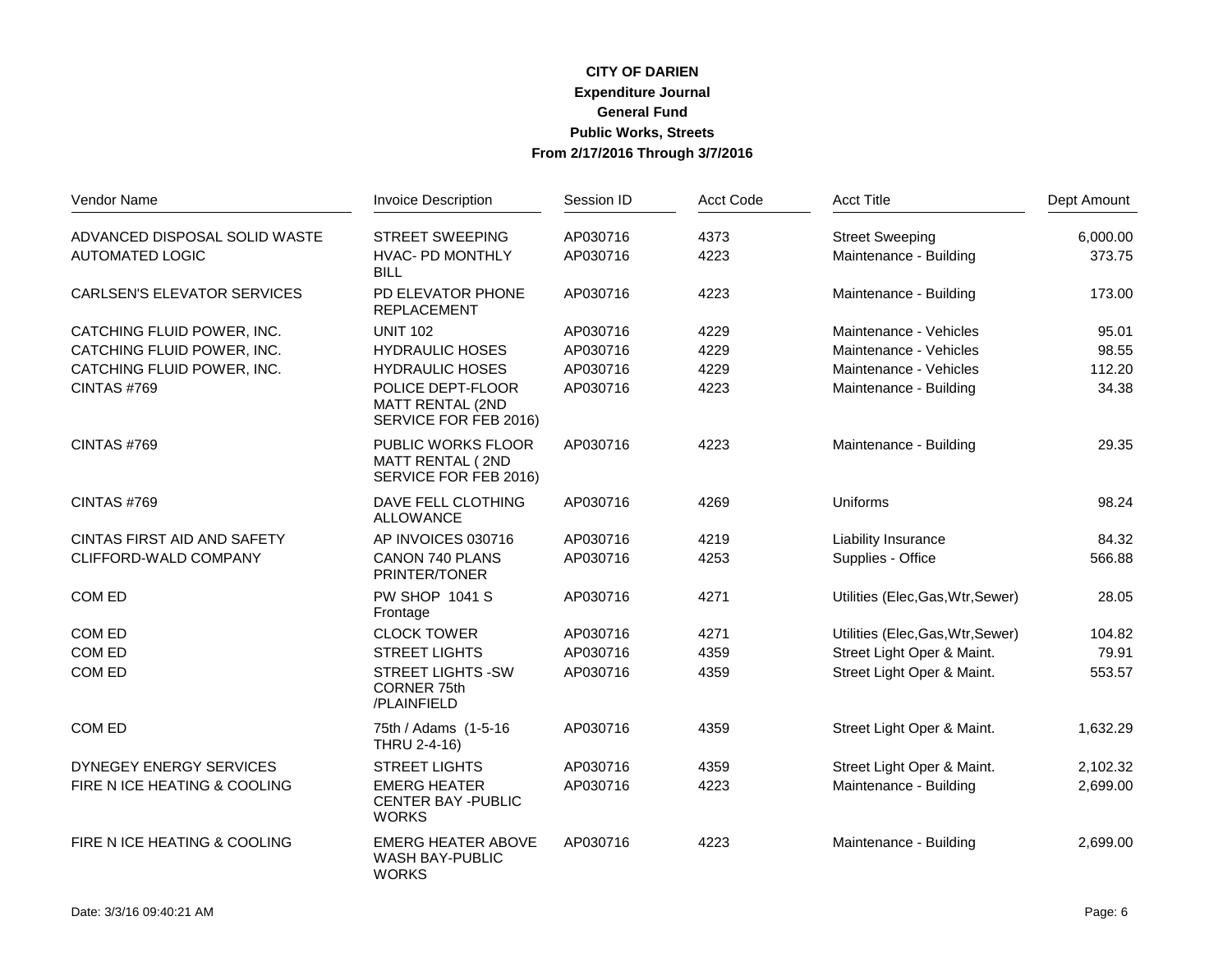# **CITY OF DARIEN CITY OF DARIEN<br>Expenditure Journal<br>General Fund<br>Public Works, Streets<br>From 2/17/2016 Through 3/7/2016**

| Vendor Name                  | <b>Invoice Description</b>                                   | Session ID | <b>Acct Code</b> | <b>Acct Title</b>                 | Dept Amount |
|------------------------------|--------------------------------------------------------------|------------|------------------|-----------------------------------|-------------|
| FOX VALLEY FIRE & SAFETY     | <b>SPRINKLER</b><br><b>INSPECTION /CITY HALL</b>             | AP030716   | 4223             | Maintenance - Building            | 150.00      |
| FOX VALLEY FIRE & SAFETY     | <b>SPRINKLER</b><br><b>INSPECTION /POLICE</b><br><b>DEPT</b> | AP030716   | 4223             | Maintenance - Building            | 150.00      |
| <b>GRADE A</b>               | JAN and FEB 2016<br>SHOVEL AND SALT                          | AP030716   | 4223             | Maintenance - Building            | 1,700.00    |
| HOME DEPOT                   | ICE MELT and OTHER<br><b>SUPPLIES</b>                        | AP030716   | 4223             | Maintenance - Building            | 332.83      |
| <b>HOME DEPOT</b>            | <b>BUILDING</b><br><b>MAINTENANCE</b>                        | AP030716   | 4223             | Maintenance - Building            | 193.77      |
| HOME DEPOT                   | MAILBOXES and OTHER<br><b>SUPPLIES</b>                       | AP030716   | 4257             | Supplies - Other                  | 629.67      |
| HOMER TREE CARE, INC.        | 2015-16 TREE<br>TRIMMING (1225 X<br>\$31.00) Section III     | AP030716   | 4375             | <b>Tree Trim/Removal</b>          | 37,975.00   |
| ILL CENTRAL SWEEPING SERVICE | <b>DROVER LANE</b><br><b>SWEEPING</b>                        | AP030716   | 4373             | <b>Street Sweeping</b>            | 750.00      |
| <b>JSN CONTRATORS SUPPLY</b> | <b>SAFETY GLOVES</b>                                         | AP030716   | 4219             | Liability Insurance               | 160.50      |
| KARA COMPANY, INC.           | 48 INCH HARD WOOD<br><b>LATH FOR SIDEWALK</b><br><b>PLOW</b> | AP030716   | 4257             | Supplies - Other                  | 59.00       |
| MC CANN INDUSTRIES INC       | <b>PARKING BRAKE CABLE</b><br>FOR #208                       | AP030716   | 4225             | Maintenance - Equipment           | 169.11      |
| MC CANN INDUSTRIES INC       | <b>PARKING BRAKE CABLE</b><br>FOR #208                       | AP030716-4 | 4225             | Maintenance - Equipment           | 187.61      |
| <b>NICOR GAS</b>             | <b>WATER TOWER</b>                                           | AP030716   | 4271             | Utilities (Elec, Gas, Wtr, Sewer) | 208.04      |
| <b>NICOR GAS</b>             | <b>PW SHOP-1041 S</b><br><b>FRONTAGE RD</b>                  | AP030716   | 4271             | Utilities (Elec, Gas, Wtr, Sewer) | 433.92      |
| <b>RAGS ELECTRIC</b>         | LED LIGHT /POLE - 1314<br>Greenbriar                         | AP030716   | 4359             | Street Light Oper & Maint.        | 4,462.00    |
| <b>RAGS ELECTRIC</b>         | <b>STREET LIGHT</b><br><b>OUTAGES</b>                        | AP030716   | 4359             | Street Light Oper & Maint.        | 137.00      |
| <b>RAGS ELECTRIC</b>         | <b>STREET LIGHT</b><br><b>OUTAGES</b>                        | AP030716   | 4359             | Street Light Oper & Maint.        | 137.00      |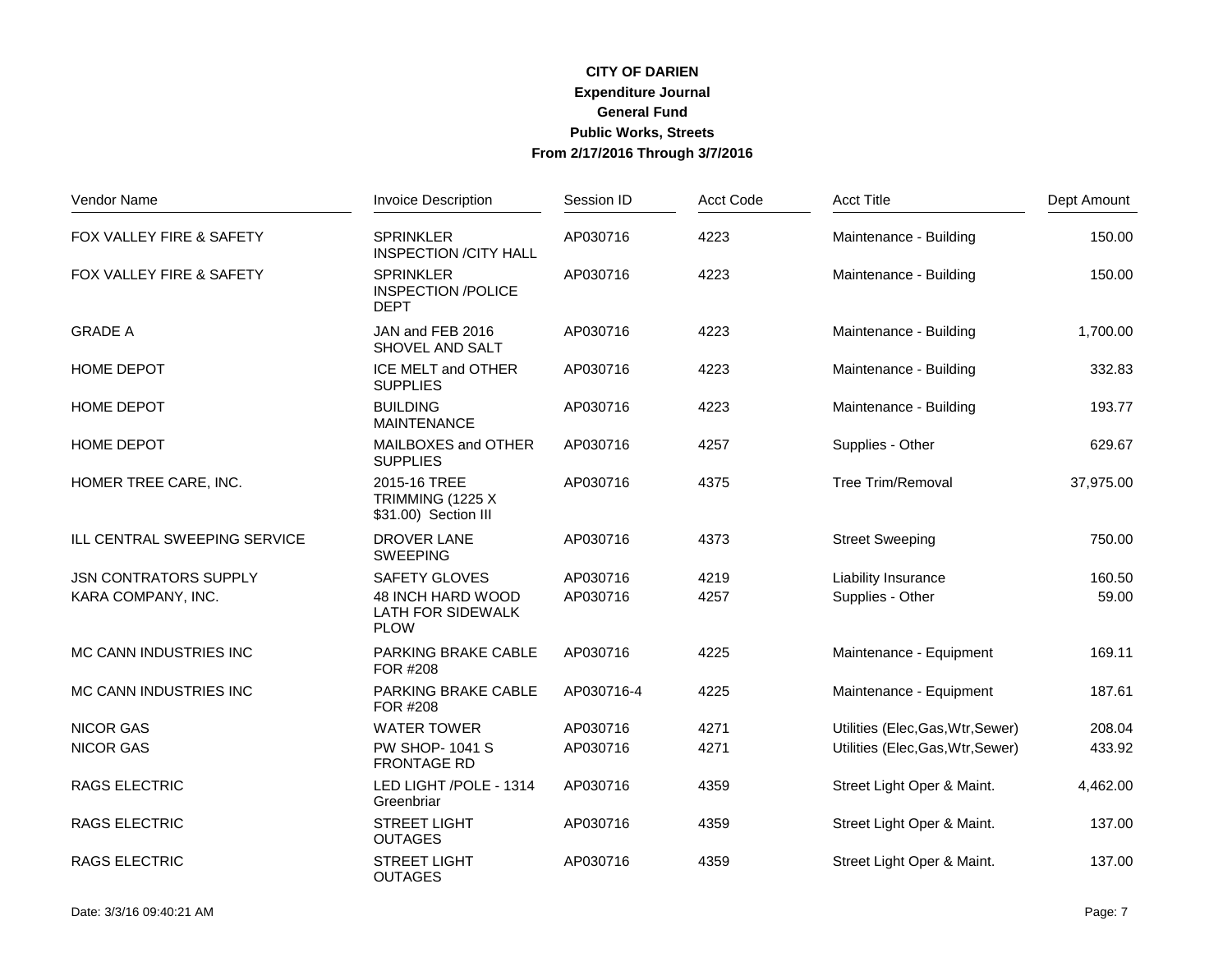## **CITY OF DARIEN CITY OF DARIEN<br>Expenditure Journal<br>General Fund<br>Public Works, Streets<br>From 2/17/2016 Through 3/7/2016**

| Vendor Name              | <b>Invoice Description</b>                          | Session ID | <b>Acct Code</b> | <b>Acct Title</b>          | Dept Amount |
|--------------------------|-----------------------------------------------------|------------|------------------|----------------------------|-------------|
| <b>RAGS ELECTRIC</b>     | <b>BELLER/PITCHER</b>                               | AP030716   | 4359             | Street Light Oper & Maint. | 343.00      |
| <b>RAGS ELECTRIC</b>     | 3300 PITCHER DR                                     | AP030716   | 4359             | Street Light Oper & Maint. | 137.00      |
| <b>RAGS ELECTRIC</b>     | 7610 STRATFORD PL                                   | AP030716   | 4359             | Street Light Oper & Maint. | 343.00      |
| <b>RAGS ELECTRIC</b>     | 7730 WILDWOOD CT                                    | AP030716   | 4359             | Street Light Oper & Maint. | 343.00      |
| RAGS ELECTRIC            | 8450 CHICORY CT                                     | AP030716   | 4359             | Street Light Oper & Maint. | 137.00      |
| <b>RAGS ELECTRIC</b>     | <b>CORNER WOODBINE LN</b>                           | AP030716   | 4359             | Street Light Oper & Maint. | 137.00      |
| <b>RAGS ELECTRIC</b>     | <b>BELLER/AILWORTH DR</b>                           | AP030716   | 4359             | Street Light Oper & Maint. | 137.00      |
| <b>RAGS ELECTRIC</b>     | 1505 BARRYMORE DR                                   | AP030716   | 4359             | Street Light Oper & Maint. | 137.00      |
| <b>RAGS ELECTRIC</b>     | 7812 MAYFAIR                                        | AP030716   | 4359             | Street Light Oper & Maint. | 137.00      |
| <b>RAGS ELECTRIC</b>     | 2425 GREEN VALLEY RD                                | AP030716   | 4359             | Street Light Oper & Maint. | 274.00      |
| <b>RAGS ELECTRIC</b>     | 1411 PINE VIEW                                      | AP030716   | 4359             | Street Light Oper & Maint. | 137.00      |
| <b>RAGS ELECTRIC</b>     | SWEETBRIAR LN /<br><b>DICOSOLA</b>                  | AP030716   | 4359             | Street Light Oper & Maint. | 137.00      |
| <b>RAGS ELECTRIC</b>     | <b>WATERFALL GLEN/</b><br><b>WAVERLY CT</b>         | AP030716   | 4359             | Street Light Oper & Maint. | 137.00      |
| <b>RAGS ELECTRIC</b>     | CLARENDON HILL RD /<br><b>ROGER / PLAINFIELD RD</b> | AP030716   | 4359             | Street Light Oper & Maint. | 548.00      |
| RIC MAR INDUSTRIES, INC. | SUPPLIES for SHOP                                   | AP030716   | 4223             | Maintenance - Building     | 603.20      |
| RIC MAR INDUSTRIES, INC. | SPILLY PADS for SHOP                                | AP030716   | 4223             | Maintenance - Building     | 200.49      |
| <b>VERIZON WIRELESS</b>  | <b>MONTHLY VERIZON</b><br><b>WIRELESS BILL</b>      | AP030716   | 4267             | Telephone                  | 435.26      |
| WHOLESALE DIRECT, INC.   | <b>5 BLADES FOR PLOWS</b>                           | AP030716   | 4225             | Maintenance - Equipment    | 1,219.39    |
| WHOLESALE DIRECT, INC.   | WIPER BLADES (10)                                   | AP030716   | 4229             | Maintenance - Vehicles     | 108.99      |
| WILLOWBROOK FORD, INC.   | REPAIRS TO UNIT 102<br>-DUMP TRUCK                  | AP030716   | 4229             | Maintenance - Vehicles     | 764.09      |

Total Public Works, 21,815.51 Streets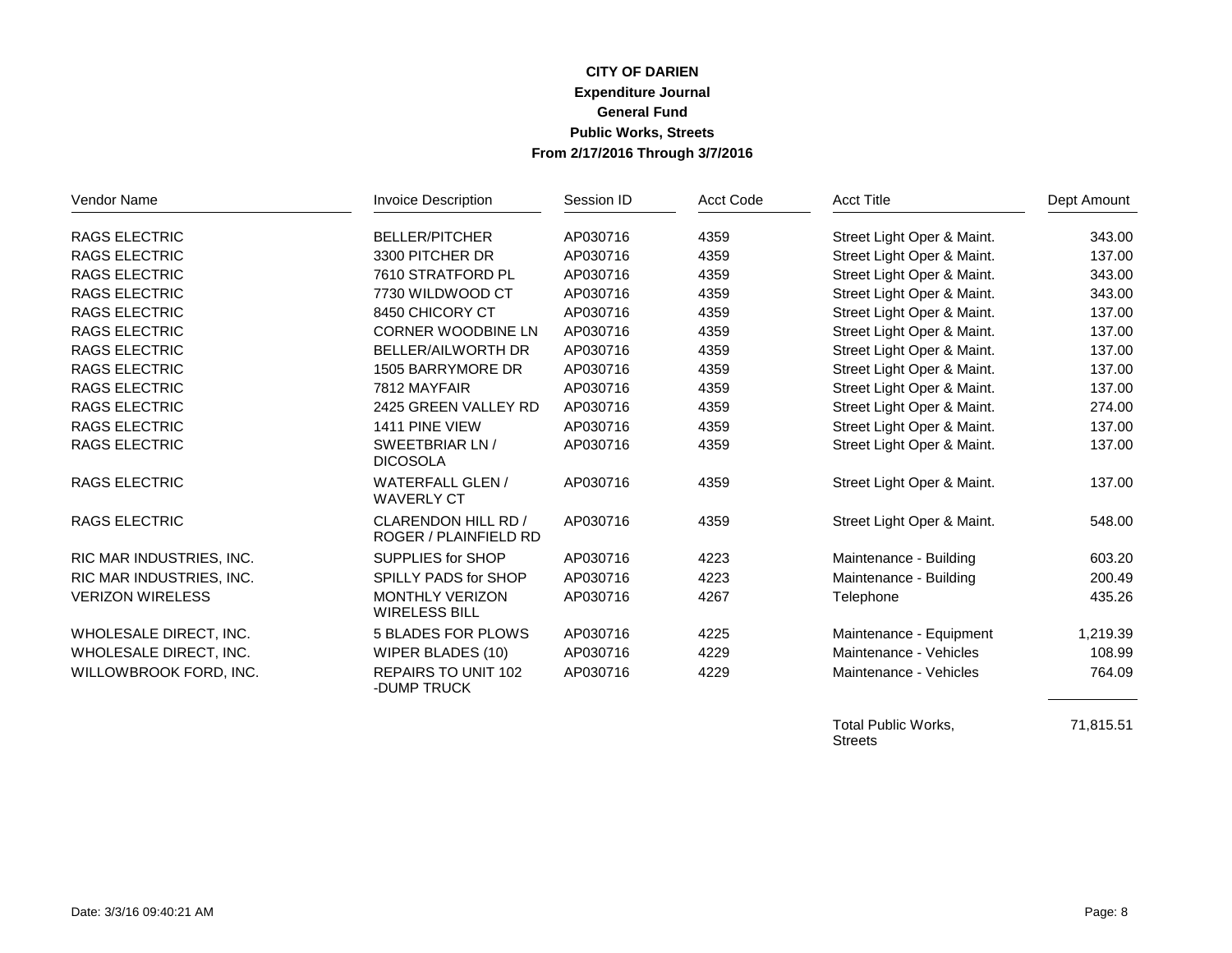# **CITY OF DARIEN CITY OF DARIEN<br>Expenditure Journal<br>General Fund<br>Police Department<br>From 2/17/2016 Through 3/7/2016**

| Vendor Name                    | <b>Invoice Description</b>                            | Session ID | <b>Acct Code</b> | <b>Acct Title</b>                 | Dept Amount |
|--------------------------------|-------------------------------------------------------|------------|------------------|-----------------------------------|-------------|
| ADVANTAGE CHEVROLET            | PD 2012 TAHOE D9                                      | AP030716   | 4229             | Maintenance - Vehicles            | 197.12      |
| <b>ANTON HRUBY</b>             | CAMOFIRE.COM                                          | AP030716   | 4269             | Uniforms                          | 79.92       |
| <b>ANTON HRUBY</b>             | <b>UNDER ARMOUR</b>                                   | AP030716   | 4269             | Uniforms                          | 45.44       |
| <b>B &amp; B JOINT VENTURE</b> | ADMIN TOW LAW JUDGE                                   | AP030716   | 4219             | Liability Insurance               | 150.00      |
| CHRISTINE CHARKEWYCZ           | <b>COURT SESSIONS JAN</b><br>1, 14, 21, 28 (225 X 4)  | AP030716   | 4219             | Liability Insurance               | 900.00      |
| <b>CHRISTINE CHARKEWYCZ</b>    | PHONE CONFERENCE<br><b>W/DEFENSE ATTNY</b>            | AP030716   | 4219             | Liability Insurance               | 20.00       |
| <b>CONNEY SAFETY PRODUCTS</b>  | <b>RANGE SUPPLIES</b>                                 | AP030716   | 4217             | Investigation and Equipment       | 90.48       |
| DUPAGE CNTY CHIEFS POLICE ASSN | 2016 GREG S THOMAS<br>-Darien Chief of Police         | AP030716   | 4213             | Dues and Subscriptions            | 50.00       |
| DUPAGE CNTY CHIEFS POLICE ASSN | 2016 JOHN COOPER<br>-Darien Deputy Chief of<br>Police | AP030716   | 4213             | Dues and Subscriptions            | 50.00       |
| DUPAGE COUNTY ANIMAL CONTROL   | BOARDING/EUTHANIZ<br>FEES (1 Dog and 1 Bat)           | AP030716   | 4201             | <b>Animal Control</b>             | 395.00      |
| <b>DUPAGE COUNTY CLERK</b>     | NOTARY FEE FOR NICK<br><b>SKWERES</b>                 | AP030716   | 4213             | Dues and Subscriptions            | 10.00       |
| EDWARD P. RENTKA               | VISTAPRINT.COM                                        | AP030716   | 4269             | Uniforms                          | 14.85       |
| <b>ILSROA</b>                  | <b>ILSROA Conference for</b><br><b>Stutte</b>         | AP030716   | 4263             | Training and Education            | 199.00      |
| <b>JUST TIRES</b>              | 4 NEW TIRES FOR D20                                   | AP030716   | 4229             | Maintenance - Vehicles            | 560.52      |
| MOORE MEDICAL CORP.            | PPE FIRST AID- CPR<br>PADZ                            | AP030716   | 4219             | <b>Liability Insurance</b>        | 507.31      |
| <b>NICOR GAS</b>               | 1710 PLAINFIELD RD<br>(POLICE DEPT)                   | AP030716   | 4271             | Utilities (Elec, Gas, Wtr, Sewer) | 722.28      |
| NOTARY PUBLIC ASSOCIATION OF I | NOTARY COMMISSION<br>RENEWAL-LIZ<br>POTERASKE WHITE   | AP030716   | 4213             | Dues and Subscriptions            | 49.00       |
| PEP BOYS                       | <b>SERVICE FOR PD3</b>                                | AP030716   | 4229             | Maintenance - Vehicles            | 31.49       |
| POMP'S TIRE SERVICE, INC.      | TIRES FOR PD1                                         | AP030716   | 4229             | Maintenance - Vehicles            | 488.92      |
| PUBLIC SAFETY DIRECT           | D3, D4, D14<br>RADIOS, LIGHT, SIRENS                  | AP030716   | 4229             | Maintenance - Vehicles            | 100.00      |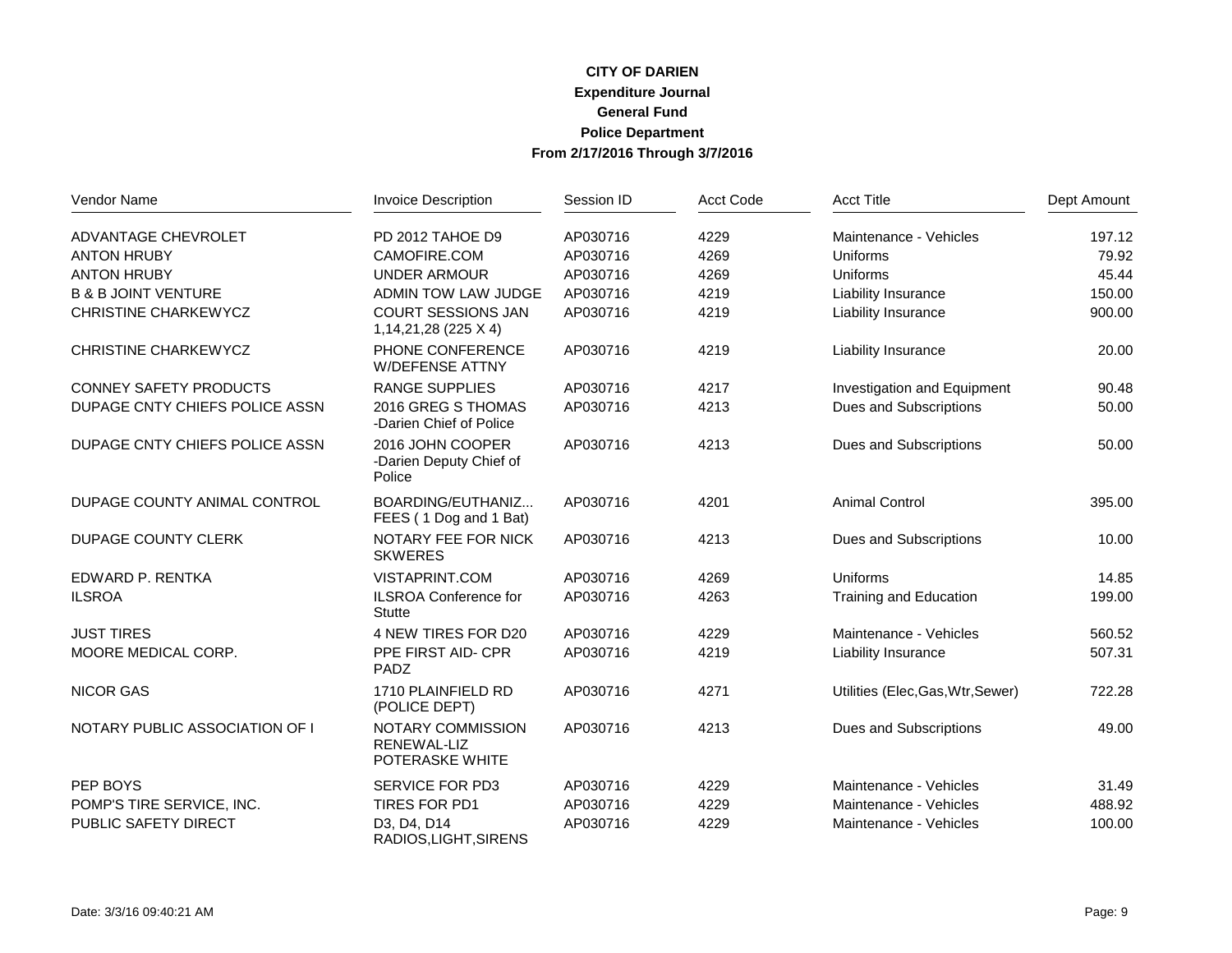## **CITY OF DARIEN Expenditure Journal CITY OF DARIEN<br>Expenditure Journal<br>General Fund<br>Police Department<br>From 2/17/2016 Through 3/7/2016**

| Vendor Name                  | <b>Invoice Description</b>                               | Session ID | Acct Code | <b>Acct Title</b>           | Dept Amount |
|------------------------------|----------------------------------------------------------|------------|-----------|-----------------------------|-------------|
| PUBLIC SAFETY DIRECT         | <b>RADAR AND LIGHT</b><br>REPAIRS (Units 3, 5 and<br>16) | AP030716   | 4229      | Maintenance - Vehicles      | 150.00      |
| RAY O'HERRON CO. INC.        | 1604888-CM                                               | AP030716   | 4203      | <b>Auxiliary Police</b>     | (104.85)    |
| RAY O'HERRON CO. INC.        | 1604888-CM                                               | AP030716   | 4203      | <b>Auxiliary Police</b>     | (129.95)    |
| RAY O'HERRON CO. INC.        | 1604888-CM                                               | AP030716   | 4217      | Investigation and Equipment | (1,485.00)  |
| RAY O'HERRON CO. INC.        | 1604888-CM                                               | AP030716   | 4269      | Uniforms                    | (157.20)    |
| RAY O'HERRON CO. INC.        | 1604888-CM                                               | AP030716   | 4269      | Uniforms                    | (704.77)    |
| RAY O'HERRON CO. INC.        | 1604888-CM                                               | AP030716   | 4269      | Uniforms                    | (704.77)    |
| RAY O'HERRON CO. INC.        | 1604888-CM                                               | AP030716   | 4269      | Uniforms                    | (67.96)     |
| RAY O'HERRON CO. INC.        | 1604888-CM                                               | AP030716   | 4269      | Uniforms                    | (136.00)    |
| RAY O'HERRON CO. INC.        | 1604888-CM                                               | AP030716   | 4269      | Uniforms                    | (708.47)    |
| RAY O'HERRON CO. INC.        | 1604888-CM                                               | AP030716   | 4269      | Uniforms                    | (708.47)    |
| RAY O'HERRON CO. INC.        | 1604888-CM                                               | AP030716   | 4269      | Uniforms                    | (27.29)     |
| RAY O'HERRON CO. INC.        | 1604888-CM                                               | AP030716   | 4269      | <b>Uniforms</b>             | (885.49)    |
| RAY O'HERRON CO. INC.        | 1604888-CM                                               | AP030716   | 4269      | Uniforms                    | (60.00)     |
| RAY O'HERRON CO. INC.        | <b>OHERRON CREDITS</b>                                   | AP030716-2 | 4269      | Uniforms                    | 60.00       |
| RAY O'HERRON CO. INC.        | <b>OHERRON CREDITS</b>                                   | AP030716-3 | 4203      | <b>Auxiliary Police</b>     | 104.85      |
| RAY O'HERRON CO. INC.        | OHERRON CREDITS                                          | AP030716-3 | 4203      | <b>Auxiliary Police</b>     | 129.95      |
| RAY O'HERRON CO. INC.        | <b>OHERRON CREDITS</b>                                   | AP030716-3 | 4217      | Investigation and Equipment | 1,485.00    |
| RAY O'HERRON CO. INC.        | <b>OHERRON CREDITS</b>                                   | AP030716-3 | 4269      | Uniforms                    | 157.20      |
| RAY O'HERRON CO. INC.        | <b>OHERRON CREDITS</b>                                   | AP030716-3 | 4269      | Uniforms                    | 704.77      |
| RAY O'HERRON CO. INC.        | OHERRON CREDITS                                          | AP030716-3 | 4269      | Uniforms                    | 704.77      |
| RAY O'HERRON CO. INC.        | OHERRON CREDITS                                          | AP030716-3 | 4269      | Uniforms                    | 67.96       |
| RAY O'HERRON CO. INC.        | <b>OHERRON CREDITS</b>                                   | AP030716-3 | 4269      | Uniforms                    | 136.00      |
| RAY O'HERRON CO. INC.        | <b>OHERRON CREDITS</b>                                   | AP030716-3 | 4269      | Uniforms                    | 708.47      |
| RAY O'HERRON CO. INC.        | <b>OHERRON CREDITS</b>                                   | AP030716-3 | 4269      | Uniforms                    | 708.47      |
| RAY O'HERRON CO. INC.        | <b>OHERRON CREDITS</b>                                   | AP030716-3 | 4269      | Uniforms                    | 27.29       |
| RAY O'HERRON CO. INC.        | <b>OHERRON CREDITS</b>                                   | AP030716-3 | 4269      | Uniforms                    | 885.49      |
| ROSENTHAL, MURPHEY, COBLENTZ | <b>LEGAL FEES FOR</b><br>JANUARY 2016                    | AP030716   | 4219      | <b>Liability Insurance</b>  | 779.97      |
| <b>SHELL</b>                 | SHELL CARD -GLOMB<br>#332                                | AP030716   | 4273      | Vehicle (Gas and Oil)       | 150.47      |
| SIRCHIE FINGER PRINT LABS    | SNOWPRINT WAX for<br>Detectives                          | AP030716   | 4217      | Investigation and Equipment | 68.40       |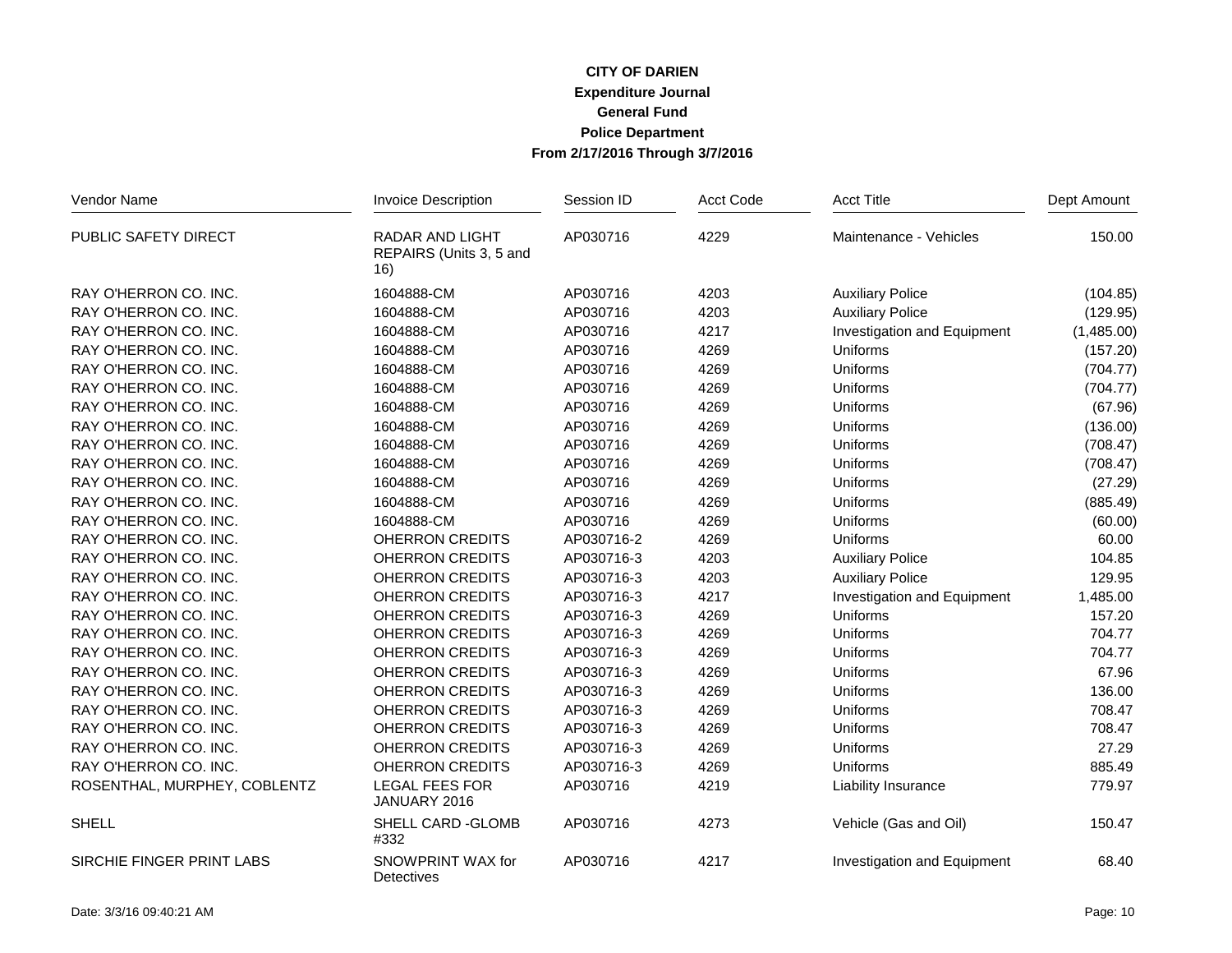#### **CITY OF DARIEN Expenditure Journal General Fund Police Department From 2/17/2016 Through 3/7/2016**

| Vendor Name                | <b>Invoice Description</b>                             | Session ID | Acct Code | <b>Acct Title</b>                 | Dept Amount |
|----------------------------|--------------------------------------------------------|------------|-----------|-----------------------------------|-------------|
| STACK-ON PRODUCTS COMPANY  | <b>GUN SAFES</b>                                       | AP030716   | 4217      | Investigation and Equipment       | 549.18      |
| STAPLES ADVANTAGE          | <b>COMPUTER MONITOR</b><br>and TONER - COMMAND<br>AREA | AP030716   | 4253      | Supplies - Office                 | 429.41      |
| <b>TASER INTERNATIONAL</b> | TPPM BATTERY PACK.<br><b>PINKY EXTENDER</b>            | AP030716   | 4217      | Investigation and Equipment       | 54.50       |
| <b>VERIZON WIRELESS</b>    | <b>MONTHLY VERIZON</b><br>WIRELESS BILL                | AP030716   | 4267      | Telephone                         | 1.585.12    |
|                            |                                                        |            |           | <b>Total Police</b><br>Department | 8,428.38    |

Total General Fund 96,059.31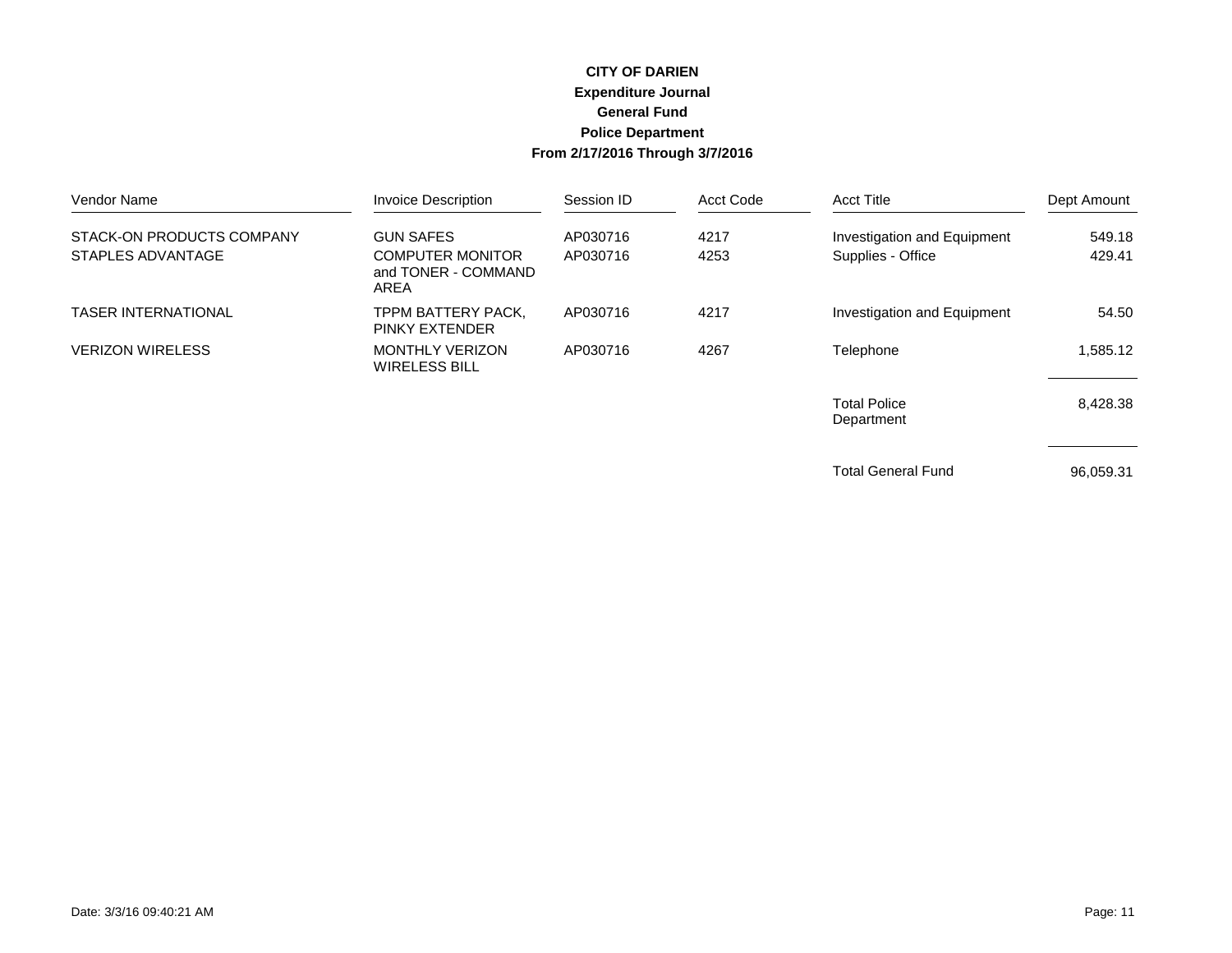## **CITY OF DARIEN Water Fund CITY OF DARIEN<br>Expenditure Journal<br>Water Fund<br>Public Works, Water<br>From 2/17/2016 Through 3/7/2016**

| Vendor Name                         | <b>Invoice Description</b>                                  | Session ID | <b>Acct Code</b> | <b>Acct Title</b>                 | Dept Amount |
|-------------------------------------|-------------------------------------------------------------|------------|------------------|-----------------------------------|-------------|
| AUTOMATIC CONTROL SERVICES          | <b>PSI LEVEL</b><br><b>TRANSDUCER</b>                       | AP030716   | 4325             | Consulting/Professional           | 553.58      |
| CINTAS FIRST AID AND SAFETY         | AP INVOICES 030716                                          | AP030716   | 4219             | <b>Liability Insurance</b>        | 84.32       |
| COM ED                              | 75th ST PUMPING<br><b>STATION</b>                           | AP030716   | 4271             | Utilities (Elec, Gas, Wtr, Sewer) | 63.13       |
| COM ED                              | <b>PW SHOP 1041 S</b><br>Frontage                           | AP030716   | 4271             | Utilities (Elec, Gas, Wtr, Sewer) | 28.04       |
| DUPAGE COUNTY PUBLIC WORKS          | METER READS and<br><b>BILLING</b>                           | AP030716   | 4336             | Data Processing                   | 25,517.25   |
| DYNEGEY ENERGY SERVICES             | ENERGY -67th ST<br><b>WATER TOWER</b>                       | AP030716   | 4271             | Utilities (Elec, Gas, Wtr, Sewer) | 233.49      |
| DYNEGEY ENERGY SERVICES             | <b>ENERGY - PLANT #5</b>                                    | AP030716   | 4271             | Utilities (Elec, Gas, Wtr, Sewer) | 110.28      |
| DYNEGEY ENERGY SERVICES             | ENERGY - WELL #7                                            | AP030716   | 4271             | Utilities (Elec, Gas, Wtr, Sewer) | 29.46       |
| <b>ENVIRO-TEST &amp; PERRY LABS</b> | PH SOIL SAMPLES FOR<br><b>WATER MAIN BREAKS</b>             | AP030716   | 4241             | <b>Quality Control</b>            | 105.00      |
| <b>GRAINGER</b>                     | SHOE COVERS                                                 | AP030716   | 4231             | Maintenance - Water System        | 38.82       |
| HD SUPPLY WATERWORKS, LTD           | 2 REPAIR CLAMPS                                             | AP030716   | 4231             | Maintenance - Water System        | 250.00      |
| HD SUPPLY WATERWORKS, LTD           | <b>REPAIR CLAMPS</b>                                        | AP030716   | 4231             | Maintenance - Water System        | 729.00      |
| HD SUPPLY WATERWORKS, LTD           | <b>SMART POINTS AND</b><br><b>TOUCH PADS</b>                | AP030716   | 4880             | <b>Water Meter Purchases</b>      | 2,170.00    |
| <b>HOME DEPOT</b>                   | <b>BUILDING</b><br><b>MAINTENANCE</b>                       | AP030716   | 4223             | Maintenance - Building            | 216.70      |
| <b>HOME DEPOT</b>                   | <b>WATER SYSTEM</b><br><b>MAINTENANCE</b>                   | AP030716   | 4231             | Maintenance - Water System        | 131.17      |
| INDUSTRIAL ELECTRICAL SUPPLY        | <b>LIGHT BULBS FOR</b><br>PLANT #2 GARAGE                   | AP030716   | 4223             | Maintenance - Building            | 126.00      |
| <b>JOSEPHINE VAUGHAN</b>            | <b>CARPET CLEANING</b><br>1120 PONDEROSA CT                 | AP022216   | 4219             | Liability Insurance               | 169.71      |
| <b>JSN CONTRATORS SUPPLY</b>        | SAFETY GLOVES                                               | AP030716   | 4219             | Liability Insurance               | 160.50      |
| <b>JSN CONTRATORS SUPPLY</b>        | <b>BLUE PAINT</b>                                           | AP030716   | 4231             | Maintenance - Water System        | 120.00      |
| <b>JSN CONTRATORS SUPPLY</b>        | <b>MARKING PAINT</b>                                        | AP030716   | 4231             | Maintenance - Water System        | 240.00      |
| <b>NICOR GAS</b>                    | 1897 Manning (1-13-16<br>THRU 2-11-16) Due<br>$3 - 29 - 16$ | AP030716   | 4271             | Utilities (Elec, Gas, Wtr, Sewer) | 83.20       |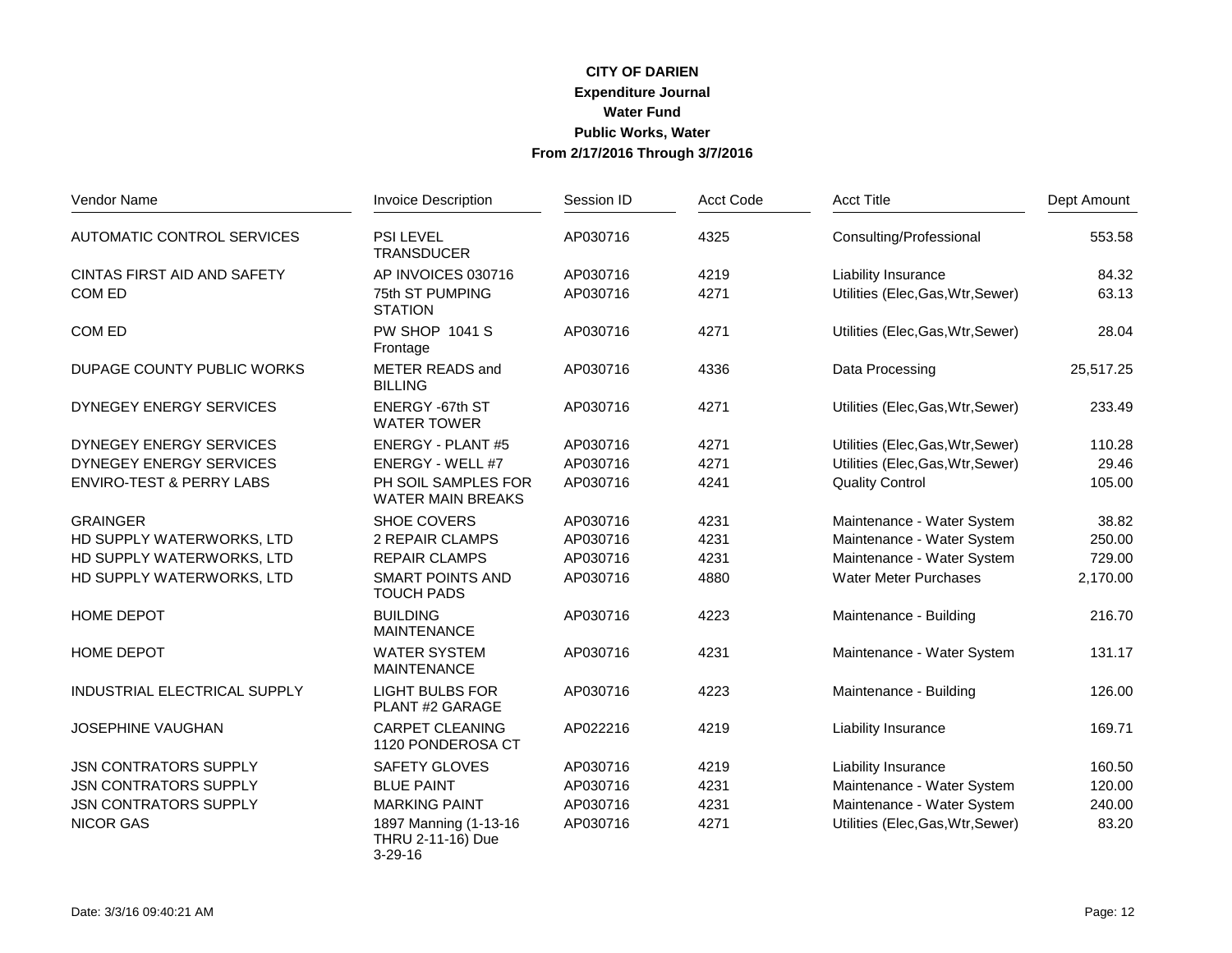#### **CITY OF DARIEN Expenditure Journal Water Fund Public Works, Water CITY OF DARIEN<br>Expenditure Journal<br>Water Fund<br>Public Works, Water<br>From 2/17/2016 Through 3/7/2016**

| Vendor Name                    | <b>Invoice Description</b>                          | Session ID | Acct Code | <b>Acct Title</b>                 | Dept Amount |
|--------------------------------|-----------------------------------------------------|------------|-----------|-----------------------------------|-------------|
| <b>NICOR GAS</b>               | 1930 Manning (1-13-16)<br>thru 2-11-16) Due 3-29-16 | AP030716   | 4271      | Utilities (Elec, Gas, Wtr, Sewer) | 192.82      |
| <b>NICOR GAS</b>               | <b>PW SHOP-1041 S</b><br><b>FRONTAGE RD</b>         | AP030716   | 4271      | Utilities (Elec, Gas, Wtr, Sewer) | 433.91      |
| <b>NICOR GAS</b>               | PLANT <sub>#5</sub>                                 | AP030716   | 4271      | Utilities (Elec, Gas, Wtr, Sewer) | 228.84      |
| PATTEN INDUSTRIES, INC.        | <b>PRIOR INVOICE SHORT</b>                          | AP030716   | 4225      | Maintenance - Equipment           | 54.17       |
| SUBURBAN DOOR CHECK & LOCK SVC | PADLOCK FOR PLANT                                   | AP030716   | 4223      | Maintenance - Building            | 26.00       |
| <b>SUBURBAN LABORATORIES</b>   | WO-1602A64                                          | AP030716   | 4231      | Maintenance - Water System        | 50.00       |
| <b>SUBURBAN LABORATORIES</b>   | WO-1602A66                                          | AP030716   | 4231      | Maintenance - Water System        | 15.00       |
| <b>SUBURBAN LABORATORIES</b>   | WO-1602A68                                          | AP030716   | 4231      | Maintenance - Water System        | 15.00       |
| <b>VERIZON WIRELESS</b>        | <b>MONTHLY VERIZON</b><br><b>WIRELESS BILL</b>      | AP030716   | 4267      | Telephone                         | 435.26      |
| WATER RESOURCES, INC.          | 1 1/2 INCH METER-for<br><b>MARY W</b>               | AP030716   | 4880      | <b>Water Meter Purchases</b>      | 491.24      |
| WATER RESOURCES, INC.          | 50 WATER METERS                                     | AP030716   | 4880      | Water Meter Purchases             | 4,450.00    |
| WATER RESOURCES, INC.          | <b>15 WATER METERS</b>                              | AP030716-4 | 4880      | Water Meter Purchases             | 1,290.00    |
| WATER RESOURCES, INC.          | <b>35 WATER METERS</b>                              | AP030716-4 | 4880      | <b>Water Meter Purchases</b>      | 3,010.00    |
| WATER RESOURCES, INC.          | 1 1/2 IN METER                                      | AP030716-4 | 4880      | <b>Water Meter Purchases</b>      | 491.24      |
|                                |                                                     |            |           | <b>Total Public Works,</b>        | 42,343.13   |

Water

Total Water Fund 42,343.13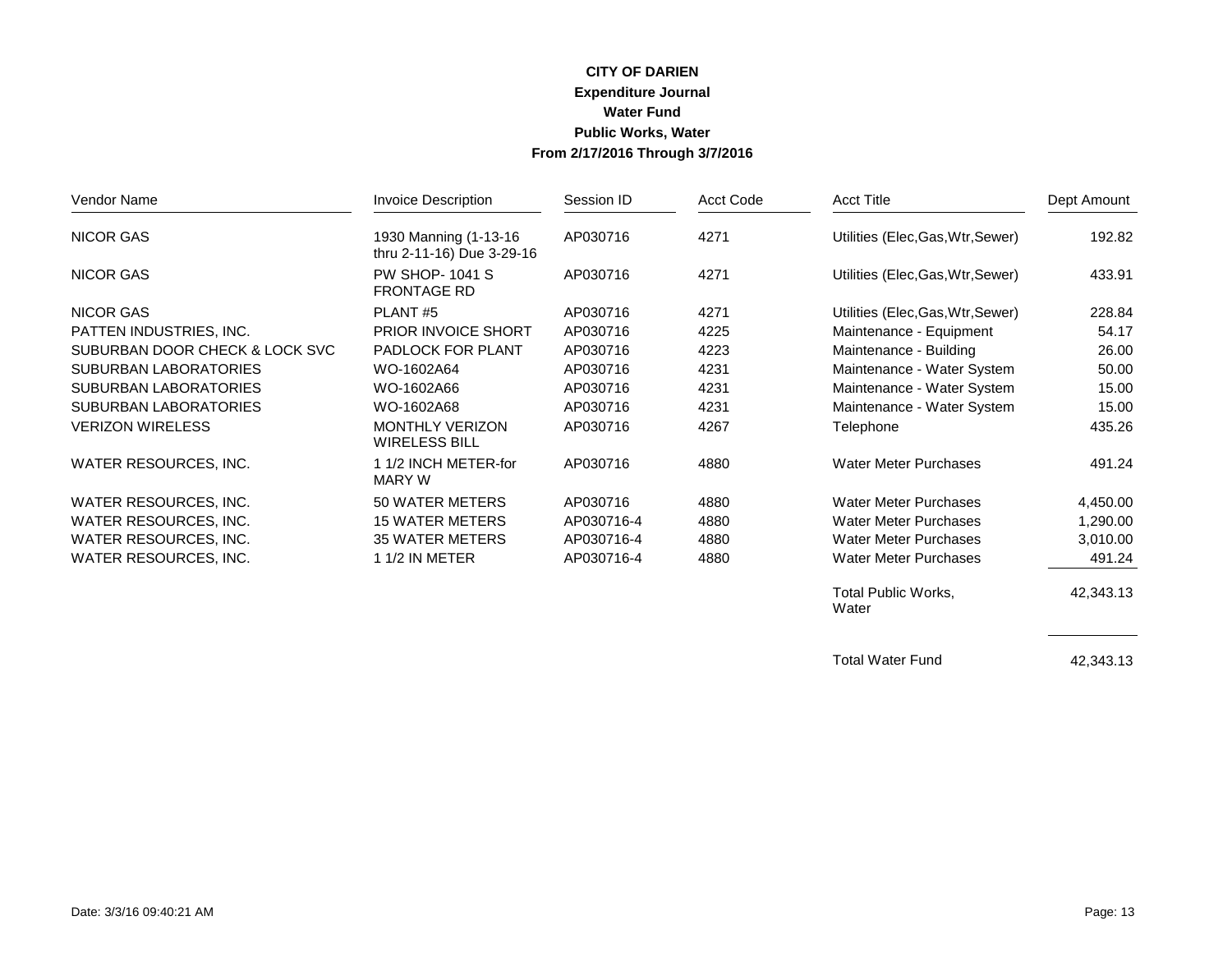#### **CITY OF DARIEN Expenditure Journal Motor Fuel Tax MFT Expenses From 2/17/2016 Through 3/7/2016**

| Vendor Name              | <b>Invoice Description</b>               | Session ID | Acct Code | <b>Acct Title</b>         | Dept Amount |
|--------------------------|------------------------------------------|------------|-----------|---------------------------|-------------|
| <b>MORTON SALT. INC.</b> | <b>BULK SAFE-T-SALT</b><br>$2 - 11 - 16$ | AP030716   | 4249      | Salt                      | 17.517.72   |
| MORTON SALT, INC.        | <b>BULK SAFE-T-SALT</b><br>$2 - 12 - 16$ | AP030716   | 4249      | Salt                      | 22,218.89   |
| <b>MORTON SALT, INC.</b> | <b>BULK SAFE-T-SALT</b><br>$2 - 16 - 16$ | AP030716   | 4249      | Salt                      | 19,556.96   |
| MORTON SALT, INC.        | <b>BULK SAFE-T-SALT</b><br>$2 - 10 - 16$ | AP030716   | 4249      | Salt                      | 19,099.80   |
| <b>MORTON SALT, INC.</b> | SAFE-T-SALT (2-18-16)                    | AP030716   | 4249      | Salt                      | 14,983.29   |
| <b>MORTON SALT, INC.</b> | SAFE-T-SALT (2-17-16)                    | AP030716   | 4249      | Salt                      | 19,532.31   |
|                          |                                          |            |           | <b>Total MFT Expenses</b> | 112,908.97  |

Total Motor Fuel Tax 112,908.97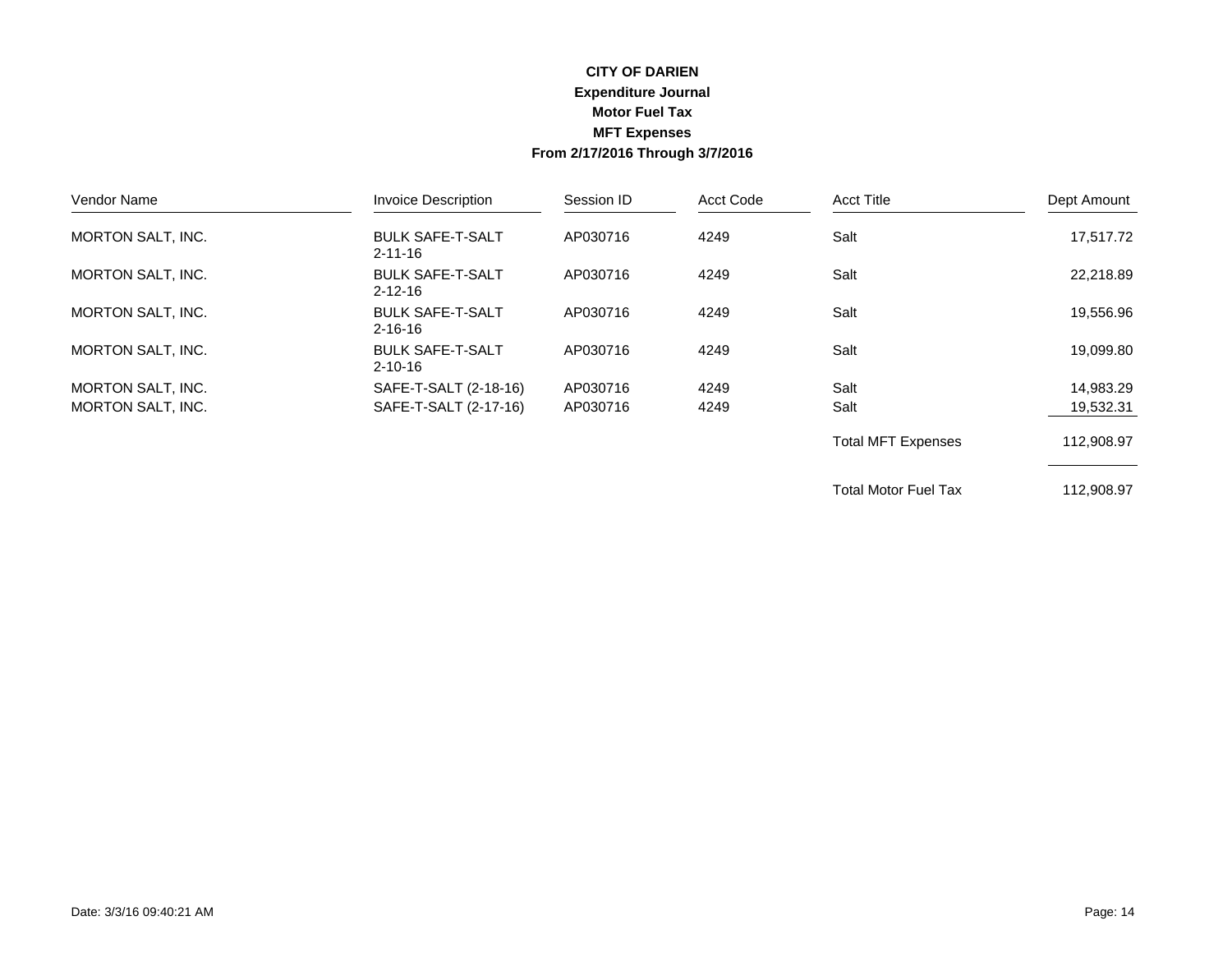#### **CITY OF DARIEN Expenditure Journal Capital Improvement Fund Capital Fund Expenditures From 2/17/2016 Through 3/7/2016**

| Vendor Name                   | <b>Invoice Description</b>                                 | Session ID | Acct Code | <b>Acct Title</b>                         | Dept Amount |
|-------------------------------|------------------------------------------------------------|------------|-----------|-------------------------------------------|-------------|
| ADVANCED DISPOSAL SOLID WASTE | <b>CONSTRUCTION</b><br>DEBRIS-ROLL OFF<br><b>DUMPSTERS</b> | AP030716   | 4376      | <b>Ditch Projects</b>                     | 1,949.73    |
| CHRISTOPHER B. BURKE ENG, LTD | 2016 ROAD PROGRAM                                          | AP030716   | 4325      | Consulting/Professional                   | 5,460.20    |
|                               |                                                            |            |           | <b>Total Capital Fund</b><br>Expenditures | 7,409.93    |
|                               |                                                            |            |           | <b>Total Capital</b><br>Improvement Fund  | 7,409.93    |
| <b>Report Total</b>           |                                                            |            |           |                                           | 258,721.34  |
|                               |                                                            |            |           |                                           |             |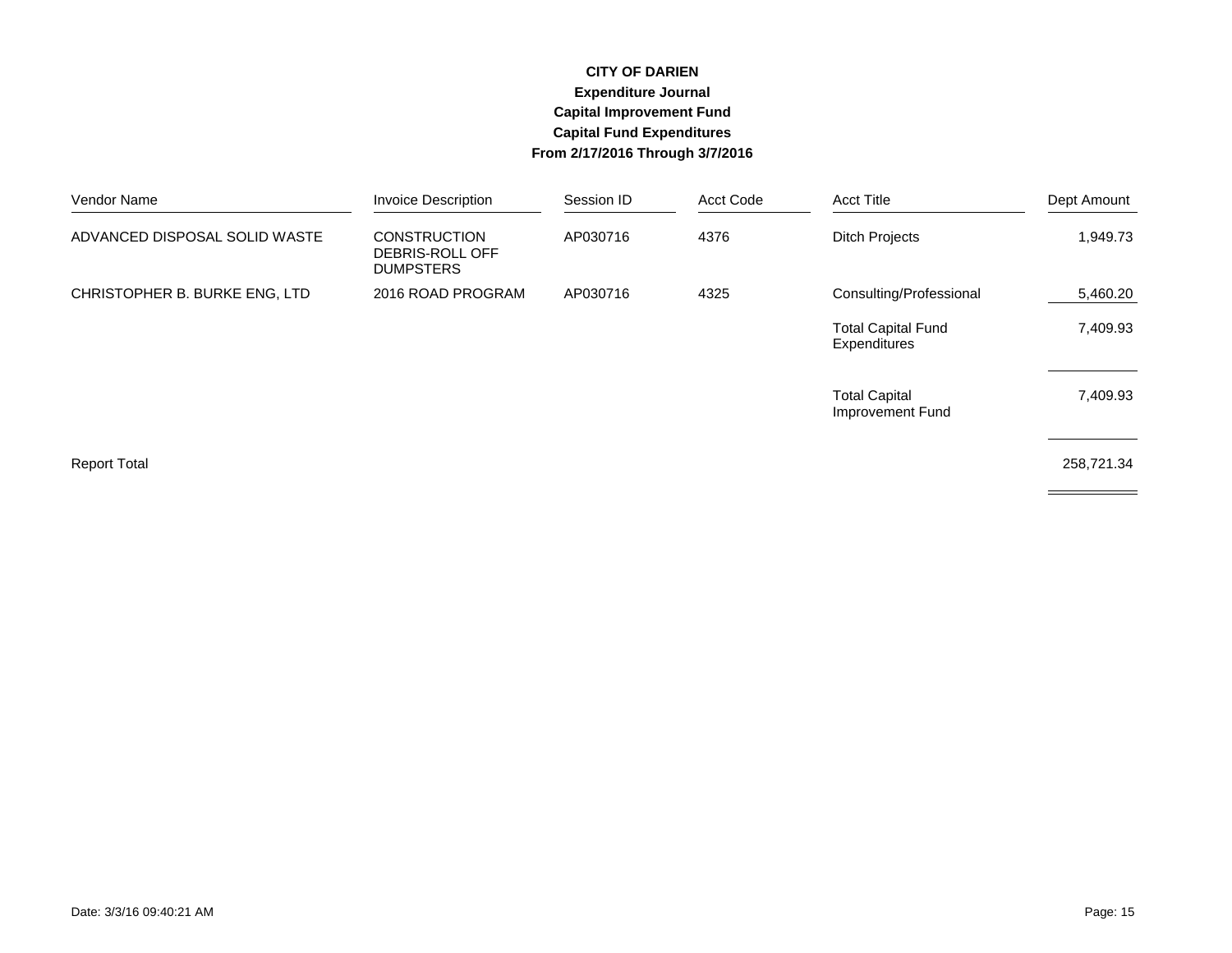<span id="page-28-0"></span>

## **AGENDA MEMO CITY COUNCIL MARCH 7, 2016 AGENDA MEMO<br>CITY COUNCIL<br>MARCH 7, 2016**<br>Issue Statement

 Liquor License for the Darien Chamber of Commerce. Consideration of a Motion Granting a Waiver of the \$50.00 a Day Fee for the class "J" Temporary

### **[BACKUP](#page-29-0)**

### **Background/History**

 at Chuck's Southern Comforts Café and has requested a waiver of the fee for the Temporary Liquor License as our Liquor License Code requires a \$50.00 per day fee. The Darien Chamber of Commerce will be conducting a Fundraiser on Saturday, April 23, 2016

#### **Staff/Committee Recommendation**

 Staff recommends waiving the fee for the Temporary Liquor License for the Darien Chamber of Commerce.

#### **Alternate Consideration**

Not approving the motion at this time would be an alternate consideration.

### **Decision Mode**

This item will be on the March 7, 2016 City Council Agenda for formal consideration.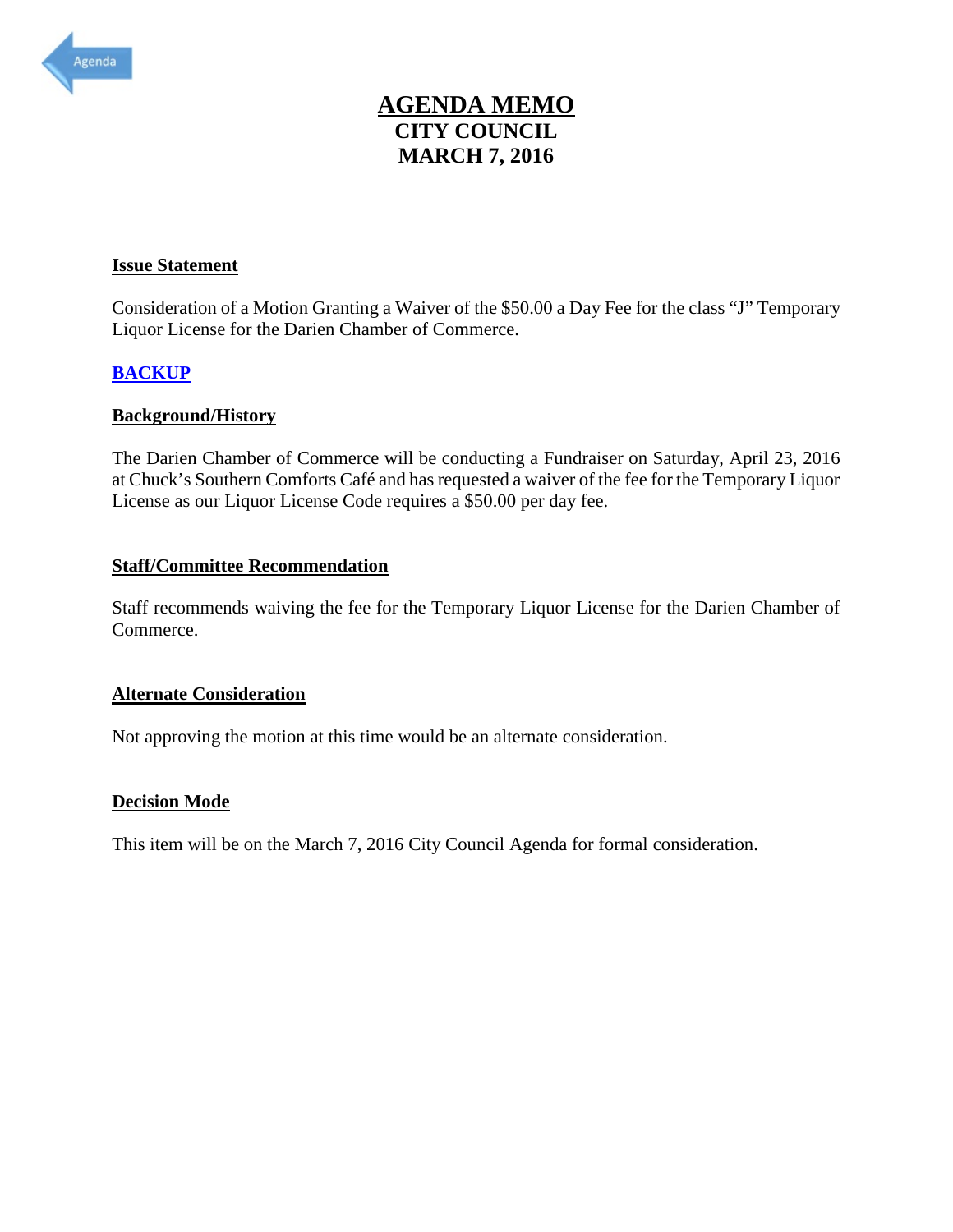<span id="page-29-0"></span>

Darien Chamber of Commerce 2 Plainfield Road Darien, IUinois 60561 630.968.0004 fax 630.968.2474

February 23, 2016 Kathleen Moesle Weaver Mayor of Darien 1702 Plainfield Road Darien, IL 60561

Dear Mayor Weaver,

The Darien Chamber of Commerce is hosting an indoor Ale Fest Fundraiser (Brew & Chew) on April 23, 2016 at Chuck's Southern Comforts Café. Local breweries and wine vendors will provide samples to attendees. We are requesting waiver of the \$50 per-day fee for Temporary Liquor License which is attached.

The Darien Chamber of Commerce is very excited to host the first indoor Ale Fest in Darien!

Thank you in advance for your support.

Sincerely,

Clare Bongovani

Clare Bongiovanni President & CEO